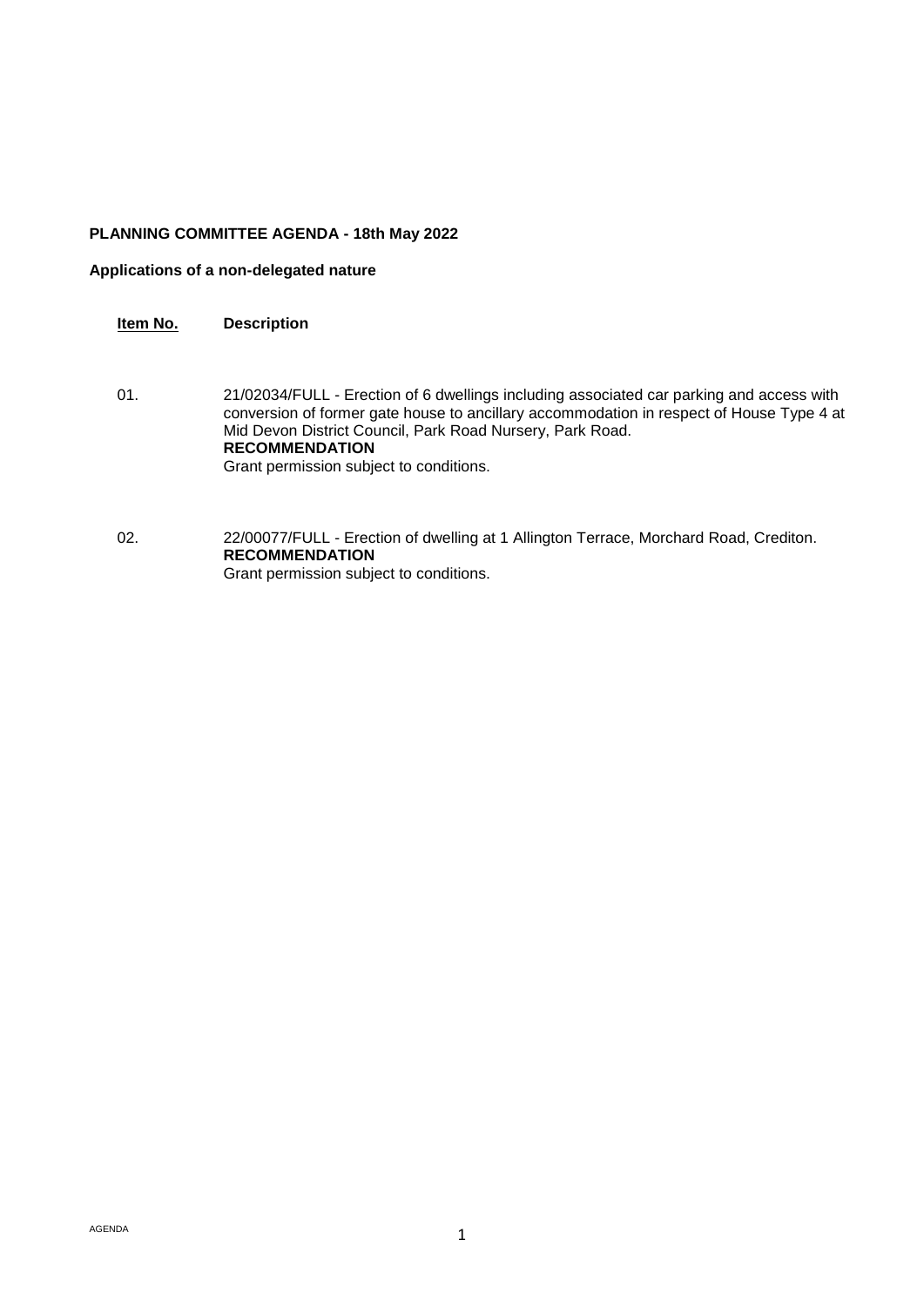Plans List No.

Application No. 21/02034/FULL

Grid Ref: 295613: 113473

Applicant: Mr Nick Sanderson, 3 Rivers Developments Ltd

- Location: Mid Devon District Council Park Road Nursery Park Road **Tiverton**
- Proposal: Erection of 6 dwellings including associated car parking and access with conversion of former gate house to ancillary accommodation in respect of House Type 4

Date Valid: 9th December 2021

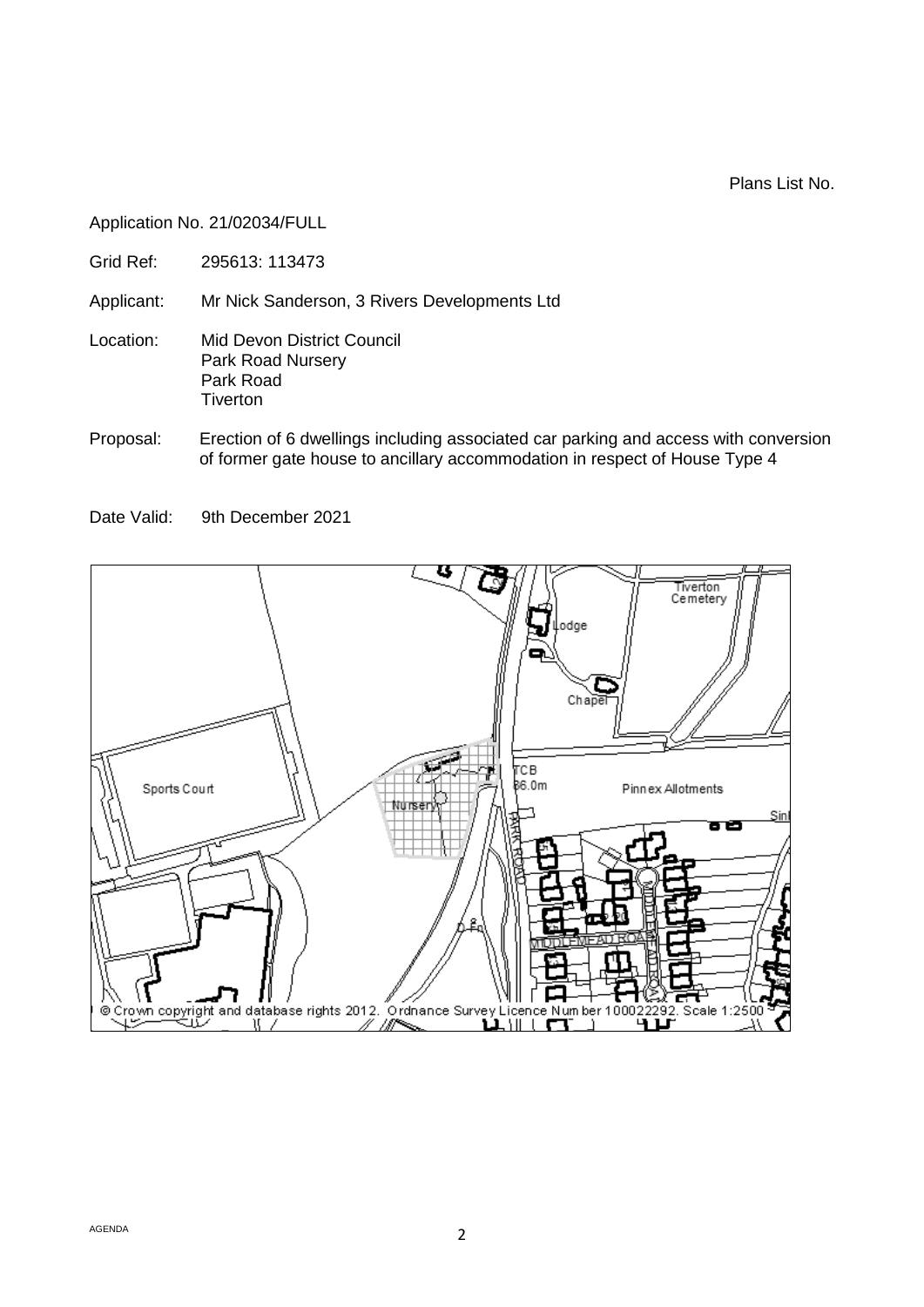# **APPLICATION NO: 21/02034/FULL**

# **REASON FOR REFERRAL TO COMMITTEE**

This application is required to be considered by the Planning Committee, in line with the Council's adopted Scheme of Delegation, as Mid Devon District Council is the landowner, and the applicant is 3 Rivers Developments Ltd.

## **RECOMMENDATION**

Grant permission subject to:

(i) The prior completion of a Section 106 planning obligation (in a form acceptable to Devon County Council's solicitor(s)) before the decision notice granting planning permission is issued, to secure the following:

- a) Secure a contribution of £9,109 towards secondary education;
- (ii) Conditions, as set out at the end of this report.

# **PROPOSED DEVELOPMENT**

Erection of 6 dwellings including associated car parking and access with conversion of former gate house to ancillary accommodation in respect of House Type 4

The proposed development relates to Park Nursery, a brownfield site on the west side of Park Road, formerly used by Mid Devon District Council as a nursery site for the storage of equipment and garden waste. The site is made up of a mix of hard surface and unkempt shrubby areas, with a number of small buildings throughout the site. It is located just outside of the Tiverton conservation area and to the north of The People's Park, which is a locally listed heritage asset. Tiverton Cemetery is to the north east. This is also locally listed and contains three grade II listed buildings, the gates, gate piers and wall, the mortuary chapel and monument to W R Haydon. There is a lodge building located on the eastern boundary of the site, which is identified within the conservation appraisal as a building of special importance. The site is bounded by hedge and trees, mainly comprising ornamental conifers. The topography of the site slopes downwards to the west, and to the north of the site. The area to the west is planted with a variety of mature trees, stretching down to the rear of Exe Valley Leisure Centre on Park Hill. Planning permission was previously granted under 20/00858/FULL for the erection of 9 dwellings on the site.

This application seeks the erection of 6 dwellinghouses on the site, comprising one two-bedroom, four four-bedroom and on five-bedroom bedroom homes. The properties are of a high quality, contemporary design, using a palette of materials comprising brick, timber cladding and standing seam metal roofs.

## **APPLICANT'S SUPPORTING INFORMATION**

Existing and proposed plans, design and access statement, heritage statement, ecological impact assessment, drainage statement, arboricultural appraisal, root investigation report.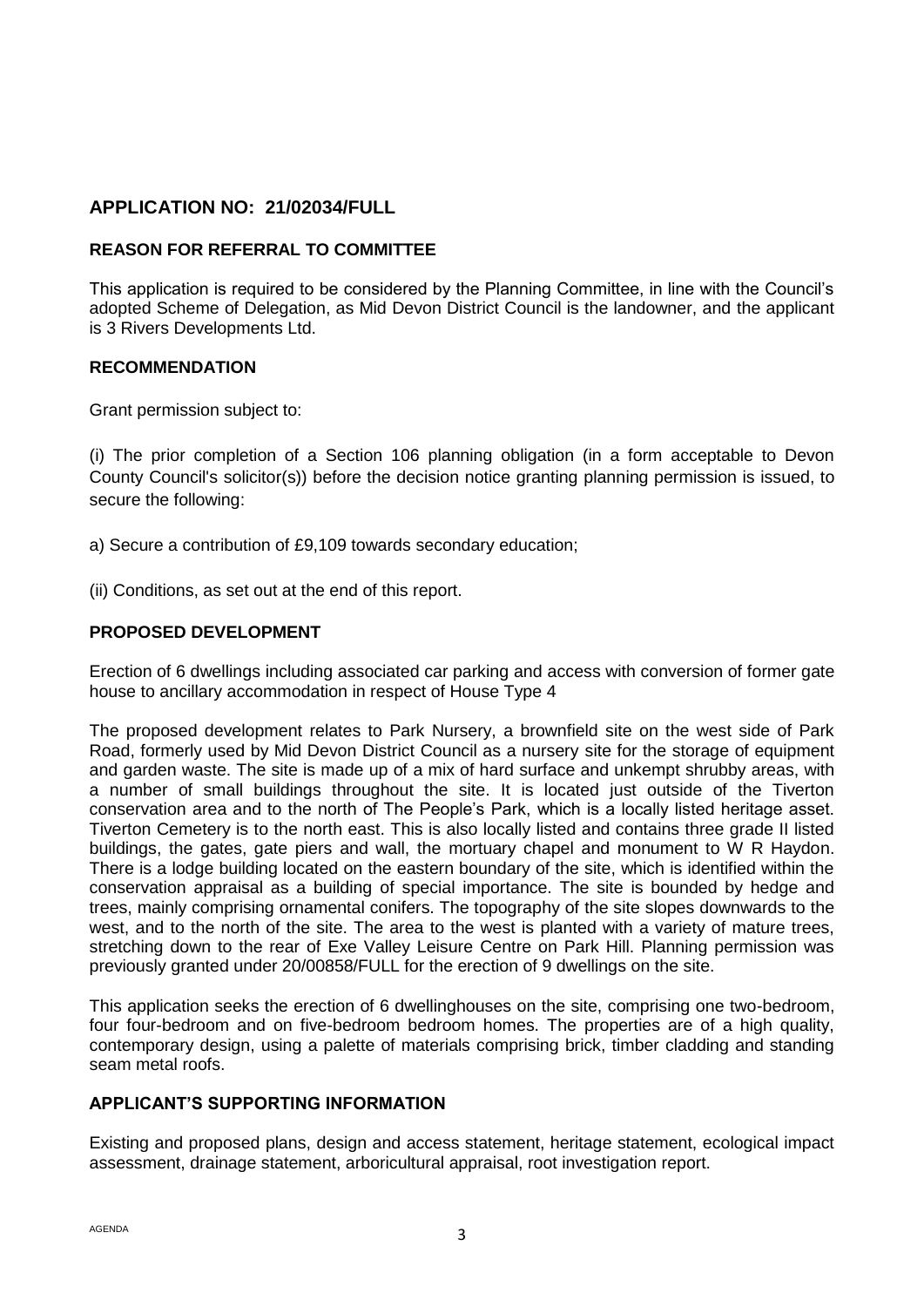# **RELEVANT PLANNING HISTORY**

85/00747/FULL - DEMCON date 2nd July 1985DEEMED CONSENT for the erection of store 96/00287/FULL - PERMIT date 20th May 1996Installation of 2 No. 500 gallon fuel tanks for the storage of Derv and Gasoil and construction of blockwork bund 20/00858/FULL - PERCON date 6th November 2020Erection of 9 dwellings with associated car parking and access

## **DEVELOPMENT PLAN POLICIES**

Mid Devon Local Plan 2013-33 S1 - Sustainable development priorities S3 - Meeting housing needs S5 - Public open space S9 - Environment S10 - Tiverton DM1 - High quality design DM3 - Transport and air quality DM4 - Pollution DM5 - Parking DM25 - Development affecting heritage assets

National Planning Policy Framework

# **CONSULTATIONS**

## TIVERTON TOWN COUNCIL

Whilst supporting the erection of six dwellings the council does not support the conversion of what is stated as being a former gate house as they feel it would be better to demolish this to enable there to be better access to the six dwellings. For the record the gate house was a former public toilet.

#### HIGHWAY AUTHORITY - 20.12.2021

The site is accessed off a C classified Road County Route which is restricted to 30 MPH.

The number of personal injury collisions which have been reported to the police in this area between 01/01/2016 and 31/12/2020 is none.

It is considered that an access can be achieved with suitable visibility, taking into account estimated speeds at this location, it is not considered that the impact will be severe or that there will be a safety concern with the proposed access.

The number of trips this development could generate will not be a severe effect on the Highway

As this is a Full Application the County Highway Authority (CHA) would require Long Section and Cross Section Drawing with Road to ensure gradients can be achieved within the Devon County Council Specification. CHA would also require a full detailed layout plan of the development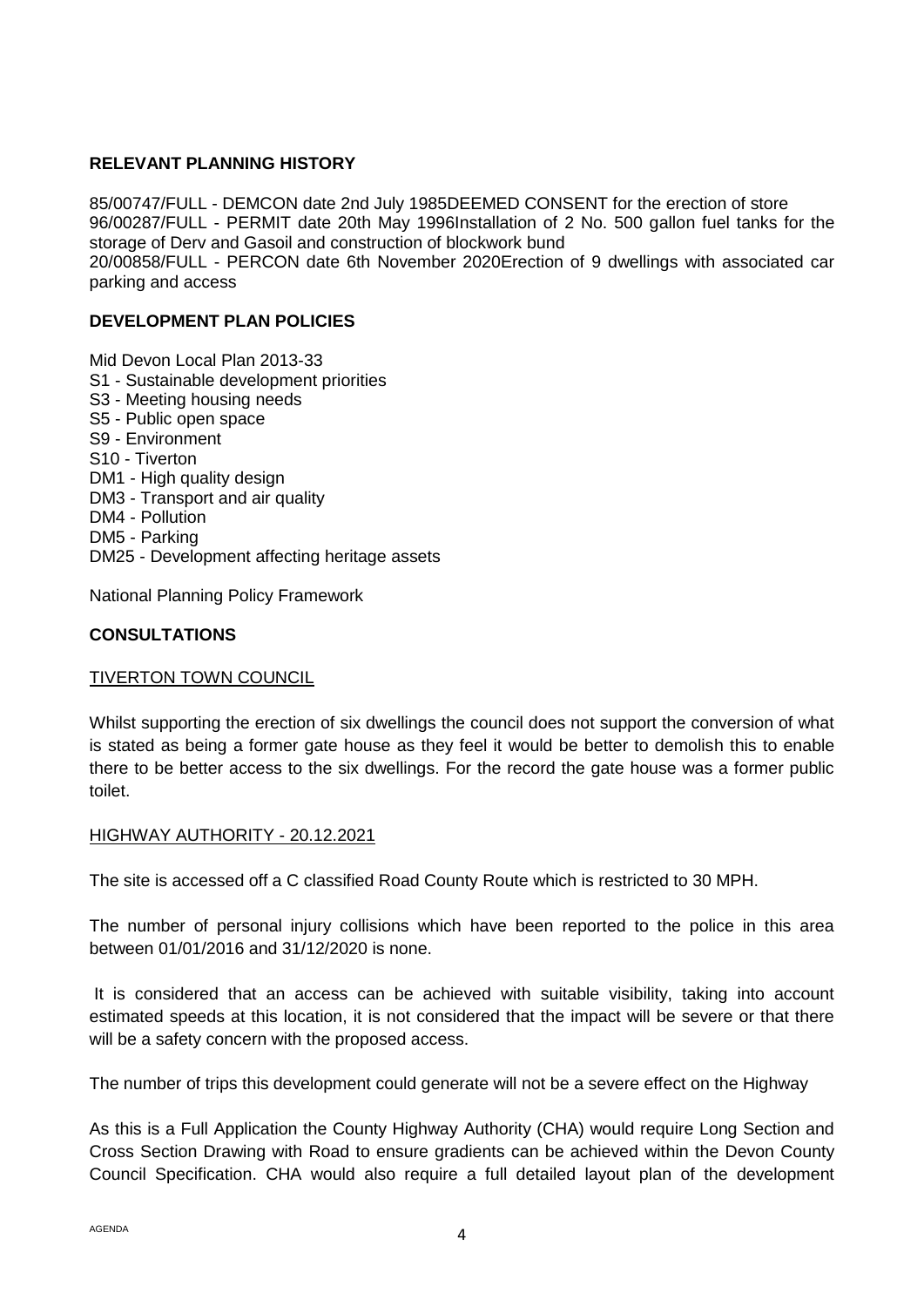proposed, which shows the dimensions of the turning area to ensure vehicles leave in a forward gear.

Therefore the CHA cannot put forward recommendation until all this information has been submitted

## 07.03.2022

The Applicant has submitted the information required for the County Highway Authority to assess the application in Full and no have no objections to this application.

## Recommendation:

THE HEAD OF PLANNING, TRANSPORTATION AND ENVIRONMENT, ON BEHALF OF DEVON COUNTY COUNCIL, AS LOCAL HIGHWAY AUTHORITY,HAS NO OBJECTION TO THE PROPOSED DEVELOPMENT

The following conditions are requested:

- In accordance with details that shall previously have been submitted to, and approved by, the Local Planning Authority, provision shall be made within the site for the disposal of surface water so that none drains on to any County Highway
- Prior to commencement of any part of the site the Planning Authority shall have received and approved a Construction Management Plan (CMP) including:
	- (a) the timetable of the works;
	- (b) daily hours of construction;
	- (c) any road closure;

(d) hours during which delivery and construction traffic will travel to and from the site, with such vehicular movements being restricted to between 8:00am and 6pm Mondays to Fridays inc.; 9.00am to 1.00pm Saturdays, and no such vehicular movements taking place on Sundays and Bank/Public Holidays unless agreed by the planning Authority in advance;

(e) the number and sizes of vehicles visiting the site in connection with the development and the frequency of their visits;

(f) the compound/location where all building materials, finished or unfinished products, parts, crates, packing materials and waste will be stored during the demolition and construction phases;

(g) areas on-site where delivery vehicles and construction traffic will load or unload building materials, finished or unfinished products, parts, crates, packing materials and waste with confirmation that no construction traffic or delivery vehicles will park on the County highway for loading or unloading purposes, unless prior written agreement has been given by the Local Planning Authority;

(h) hours during which no construction traffic will be present at the site;

(i) the means of enclosure of the site during construction works; and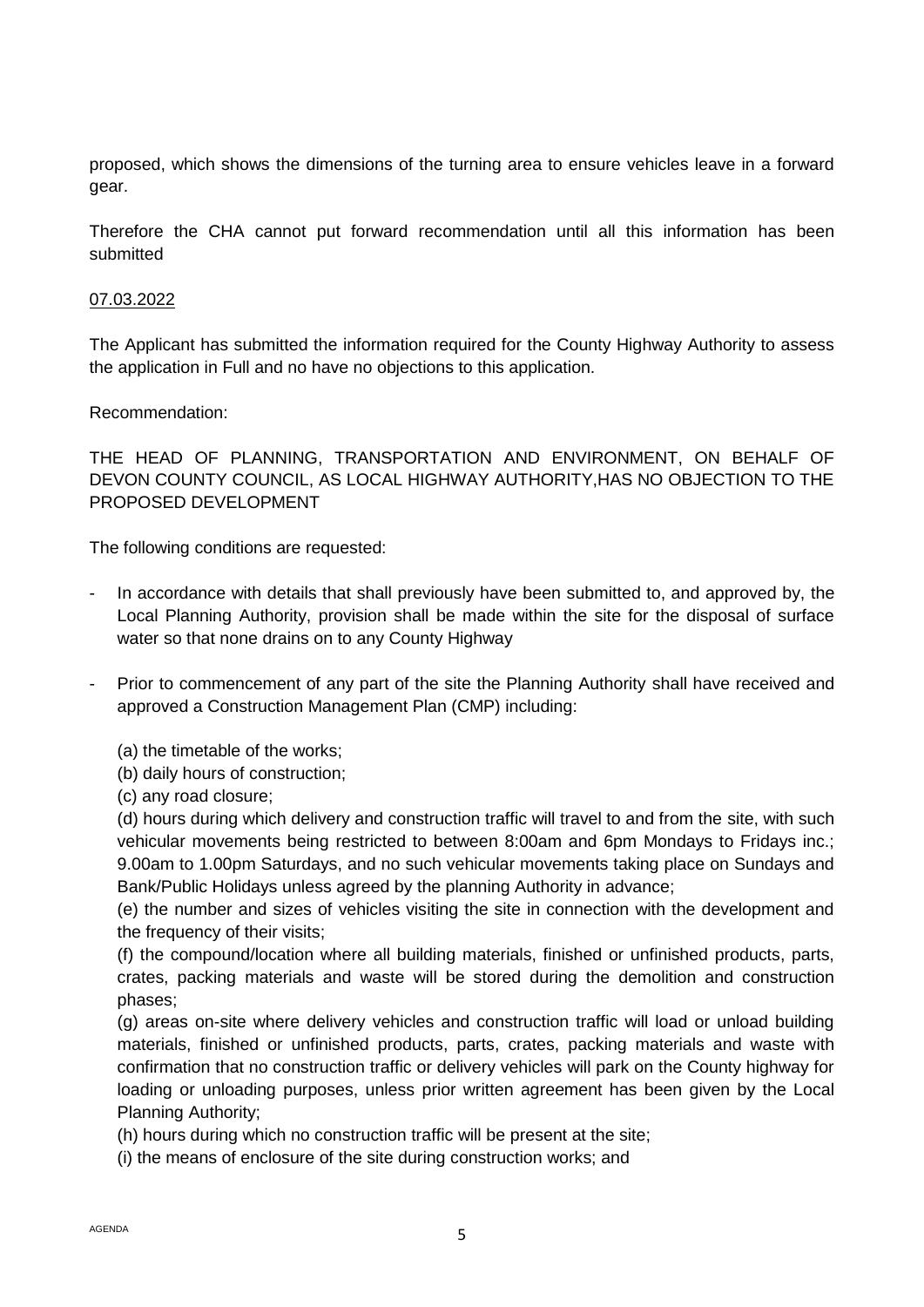(j) details of proposals to promote car sharing amongst construction staff in order to limit construction staff vehicles parking off-site

(k) details of wheel washing facilities and obligations

(l) The proposed route of all construction traffic exceeding 7.5 tonnes.

(m) Details of the amount and location of construction worker parking.

(n) Photographic evidence of the condition of adjacent public highway prior to commencement of any work;

# DCC EDUCATION - 22.12.2021

Regarding the above application, Devon County Council has identified that the proposed increase of 6 family type dwellings will generate an additional 1.5 primary pupils and 0.9 secondary pupils which would have a direct impact on the Primary Schools in Tiverton and Tiverton high.

In order to make the development acceptable in planning terms, an education contribution to mitigate its impact will be requested. This is set out below:

In accordance with the Education Infrastructure Plan 2016-2033, DCC will consider the adopted Local Plan allocations in addition to the forecast spare capacity and already approved but not yet implemented developments. We will share the forecast spare capacity of an area proportionately between all outstanding development sites allocated in the Local Plan. Based on this, a percentage is established, which will be requested for developments in the area.

The primary schools in Tiverton are forecast to have capacity for the number of pupils likely to be generated by the proposed development. Therefore a contribution towards primary education infrastructure will not be sought.

Tiverton High is forecast to have capacity for 57% of all pupils likely to be generated by the proposed development. Therefore, Devon County Council would seek a contribution based on the Tiverton secondary percentage of 43% of the total number of pupils generated directly towards additional secondary education infrastructure at Tiverton High School. The contribution sought towards secondary is £9,109 (based on the DfE extension rate of £23,540 per pupil). This would relate directly to providing secondary education facilities for those living in the development.

All contributions would be subject to indexation using BCIS.

The amount requested is based on established educational formulae (which related to the number of primary and secondary age children that are likely to be living in this type of accommodation) and the cost of transporting pupils from Bampton to Tiverton High. It is considered that this is an appropriate methodology to ensure that the contribution is fairly and reasonably related in scale to the development proposed which complies with CIL Regulation 122.

In addition to the contribution figures quoted above, the County Council would wish to recover legal costs incurred as a result of the preparation and completion of the Agreement. Legal costs are not expected to exceed £500.00 where the agreement relates solely to the education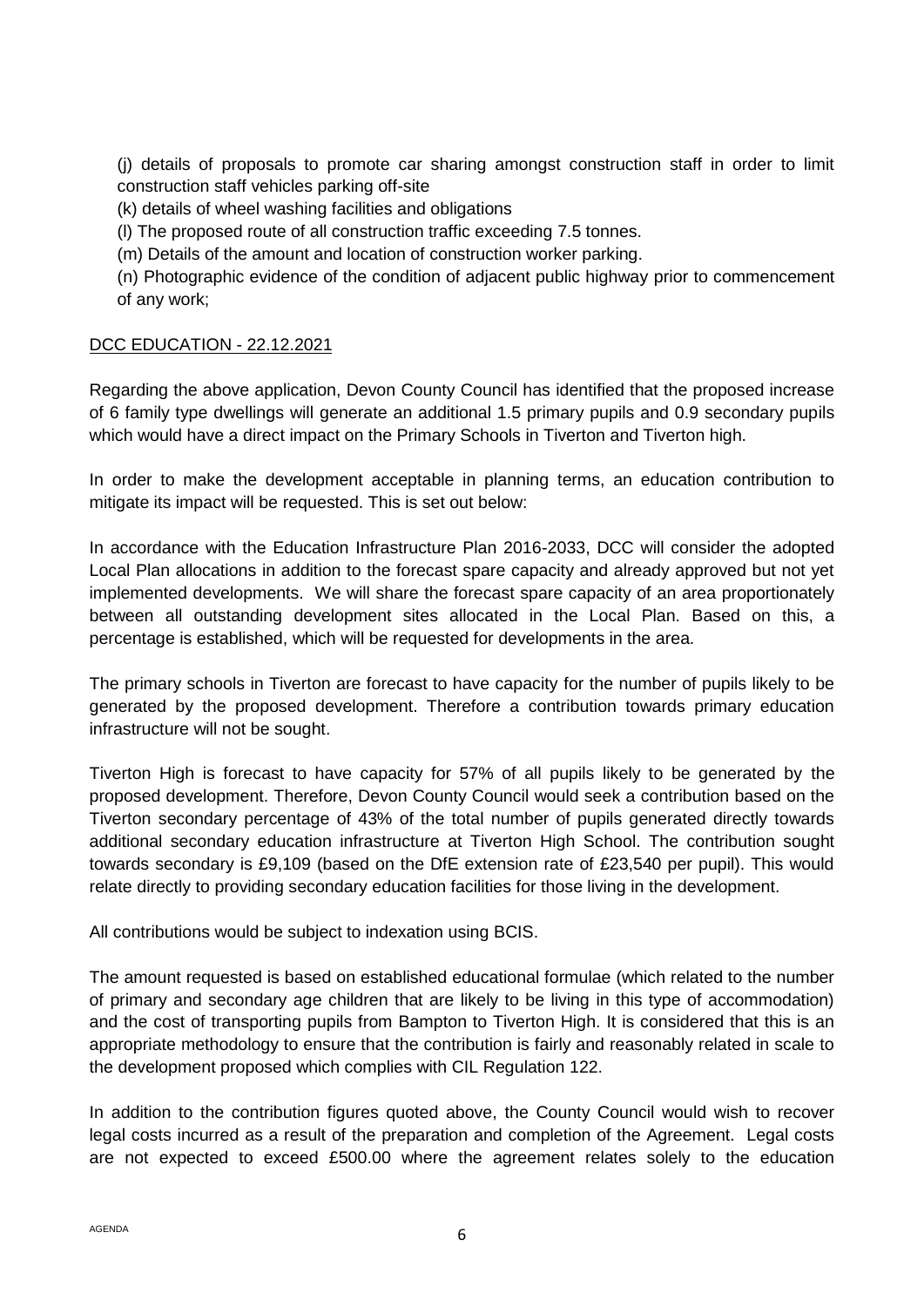contribution. However, if the agreement involves other issues or if the matter becomes protracted, the legal costs are likely to be in excess of this sum.

## PUBLIC HEALTH

Contaminated Land No concerns 21.12.21 Air Quality No concerns 21.12.21 Environmental Permitting Not applicable 21.12.21 Drainage No concerns, properties will be served by mains sewers 21.12.21 Noise & other nuisances No concerns anticipated 21.12.21 Housing Standards No comments 10/12/21 Licensing No comments 20.12.21 Food Hygiene Not applicable 10.12.21 Private Water Supplies Not applicable 10.12.21 Health and Safety Not applicable 10.12.21

## NATURAL ENGLAND - 23.12.2021

Natural England has no comments to make on this application.

# MDDC CONSERVATION OFFICER - 27.01.2022

The site is located partly within the north edge of the Tiverton Conservation Area including the Lodge building to the Peoples Park.

The principle design influence is the steep topography of the site and the existing trees to the boundary and the edge of the park and footpath.

The plan layout is for 6 new dwellings located off a new cul de sac road to the upper part of the site,

Five of the dwellings sit at the ridge above the steep side of the hillside and sit partly into the bank being part split level to assist this. A single two bed smaller dwelling will be located adjoining the site entrance and include the Lodge to its garden area as an outbuilding. The retention of the Lodge is supported.

It is acknowledged to be a difficult site to develop and with the cut and fill and other hard landscaping works make it an expensive and difficult and there will be a significant level drops to the garden areas below the raised patio areas to the rear of the 5 new dwellings to the slope.

I would like to see a site section or two to show this level change as the steep steps up the garden and retaining walls main be overly heavy features that may have an impact on the wider views up to and across the slope to the Conservation Area from the areas around the Leisure centre at Exe Valley.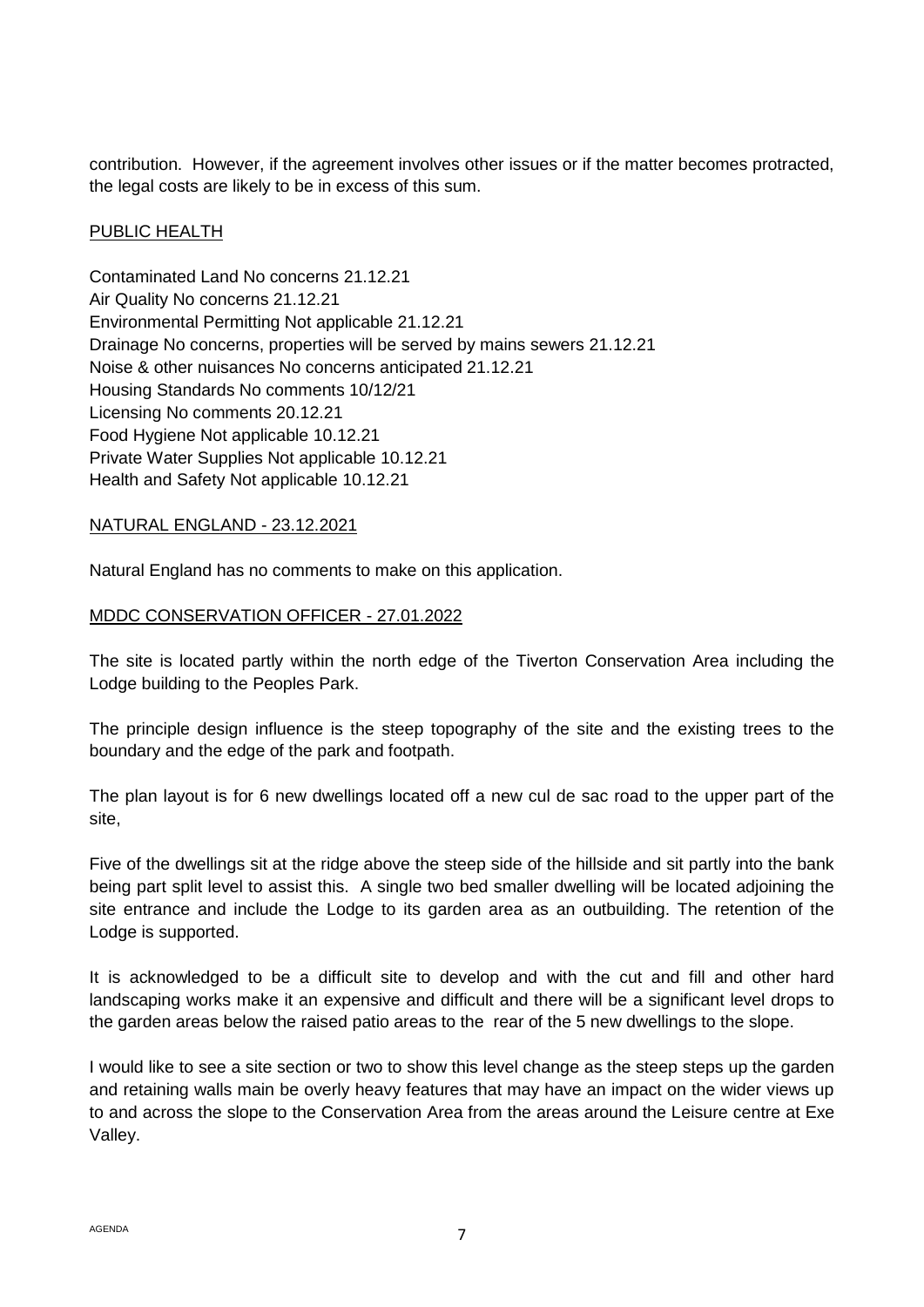The house type designs are well crafted and appear to create a good common building line, on a consistent development platform however again I would like to see a street view to understand the townscape created.

The proposal seeks six high quality high end new homes that take their design reference from the local context, the historic core of the Conservation Area and the buildings and landscape of the parkland setting. The dwelling have a contemporary detailing and a simple palette of materials will define an architectural language with rhythm and interest.

The additional information above would assist in understanding whether the scheme creates an environment with a strong sense of place and a single character formed around the landscape and topography of the site.

The other options for this site development would be a flat blocks or smaller terrace properties that step down the site.

The proposal appears well considered and well-handled but to this view is subject to additional sections and wider views from the Exe valley below to understand the site impact on the setting of the Conservation Area.

## 26.04.2022

Following on our phone discussions on this amendment, I can confirm I support the proposal and consider these amendments to the west elevation and plinth area soften and reduce the visual impact on the setting and character and appearance of the Conservation Area and Park from wider views from the west around the Exe Valley Leisure Centre.

## MDDC TREE OFFICER - 06.01.2022

The proposed development is located to the west of Park road and borders People's Park on a number of aspects as well as an agriculture field. The site currently comprises of a number of buildings as well as house.

The site contains a high number of ornamental confers, predominantly in linear groups, which the accompanying arboriculture reports has divided up into five groups/areas (reference A1-A5). These area groups are located along the northern, southern and western aspects of the site. Only one group noted as A1 within the Arboriculture report does not run along a boundary. The Arboriculture report has noted these trees as C1 category (trees of low arboriculture quality). It is felt these were originally planted as conifer hedging and due to lapsed management have become large tree forming weak unions. Typically trees growing in high density with limited spacing, such as hedge planted trees are more likely to develop branch and stem unions that are viewed suboptimal. There is a history of branch failure resulting from these sub-optimal unions in this case. Despite the category offered to these trees and individually viewed as unremarkable trees. The tree groups do provide valuable screening and buffering in the form of natural green walling. Most notable A3, which collective canopy is visible from Bolham road by the Exe Valley Leisure centre and Park road. Similar, A1 also being visible from Park Road too. A1 to A5 have all been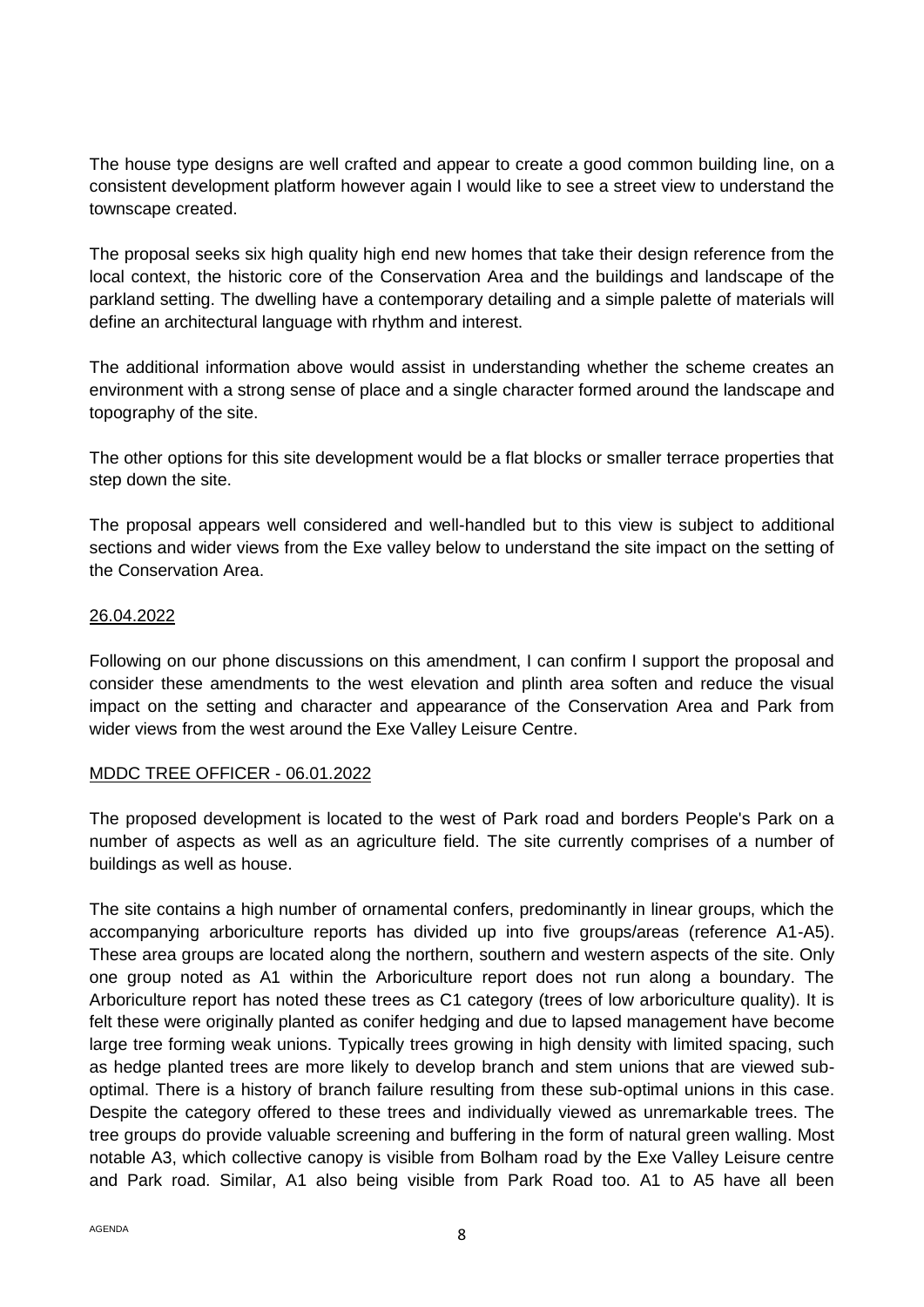highlighted for removal to facilitate the development. This will result in a loss of notable visible green canopy cover. However, due their arboriculture merit removal to facilitate development is viewed reasonable subject to suitable mitigation tree replacement planting.

The supporting Arboriculture report identifies three individual trees for removal. T1, a Sycamore tree is noted as a U category tree, indication it cannot be realistically retained. Due to the site elevation the tree is not clearly visible in the wider landscape informing the amenity value provided by the tree is limited both in term of arboriculture and landscape value. Similar apples to T3, a Western red cedar that's viewed as a C1 category. T2, a Layland cypress is also categorised as C1 due to its structure form. The tree is growing in next to the group noted as A3. Similar to A3 due to the tree height and elevation its canopy is quite prominent and visible from Bolham road by the Exe Valley Leisure centre and Park road. Despite its visible the loss of the tree to allow for the proposed development is viewed as acceptable due to its low arboriculture quality.

The Arboriculture report identifies three B1 categories trees (trees of moderate quality). These tree are offsite within People's Park. T4 and T5, noted as two pine trees are noteworthy visual trees in the wider landscape informing the amenity value if high. The tree trees should be categorised as A2 (trees, groups or woodlands of particular importance as arboriculture and landscape features). The three trees are included within the arboriculture report due the identified root protection area (RPA) and crown spreads extending into the proposed development. T6, noted as a lime tree has a crown spread that is in close proximity to plot 5. In reviewing the supporting documents (listed under Information Provided/Reviewed above) there will be conflict will all three trees. The proposal breaches the RPA of the three trees. Construction works in the RPA should generally be avoided. Surface drainage and retaining walls are proposed with the RPA. This will likely require trenching that may destroy tree roots, subsequently impacting long-term tree health. The arboriculture report provides a method statement for the removal of hard surface and subbase within the RPA only. Further arboriculture investigation should be carried out in this instance and potentially review the design in the location to resolve conflict. Also due to the proximity of the crown spreads and heights of the trees to the proposed development of plot 5 and to a lesser degree plot 4 could result in conflict and perceived threat from the residents. This could put undue pressure on the trees and future management cost.

In general it is felt the loss of the tree highlighted with the arboriculture report is acceptable. Subject to suitable replacement planting. Surrounding trees in the landscape, predominantly trees in the park space should provide buffering of the loss of canopy green walling. The soft landscaping plan shows planting of twenty-four trees. No indication is provided on stock type. In order to provide suitable screening of the proposed development and to adequately mitigate amenity value loss of the removed trees extra-heavy standard trees should be planted, selecting tree species capable of growing to a suitable size where their canopy can be viewed in the wider landscape.

In summary the trees highlighted for removal to facilitate the proposal are deemed acceptable subject to suitable replacement planting. The proposal as it stands will negatively impact the three significant trees offsite. Currently there is not enough suitable arboriculture investigation/ method statement provided to facilitate the design within the RPA of the three trees. Generally construction with the RPA should be avoided. In addition the location of plot 5 and a lesser extent plot 4 as it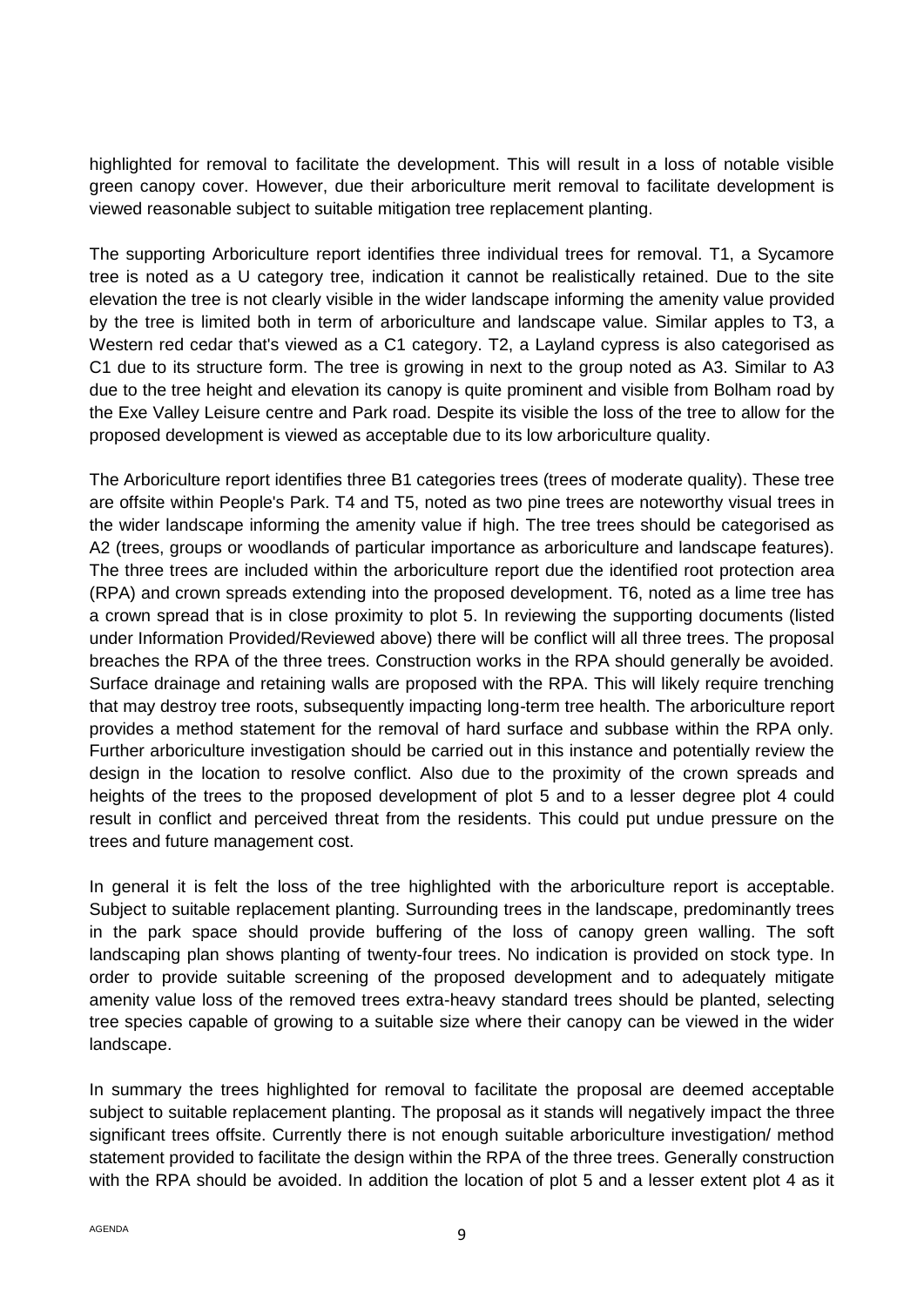stands may result in long-term conflict due to the heights and spread of the trees that could cause increased management pressure and cost to the tree owner (the council).

## 08.03.2022

Following my comments, Tom Hurley of Advanced Arboriculture contacted me to discuss some of my concerns raised. Mainly, the development breaching the RPA of T4, T5 Pines andT6, lime tree. Due to ground condition Tom Hurley felt tree roots would not be present in this location. We agreed a below ground root investigation would be the best course of action (report attached). Following this investigation I no longer have concerns of the development impacting on the roots of the trees.

I still feel plot 5 and to some extent plot 4 may result in long-term conflict due to the heights and spread of the trees that could cause increased management. However, an option would be to TPO the trees. This would make it clear to any future prospective buyer of the homes (assuming permission was given) that these trees are viewed as an integral features in the landscape and will not be subjected to pruning without significant due reason.

# **REPRESENTATIONS**

One letter of objection has been received from a local resident. The objections is raised on the grounds of increased traffic on what is felt to be an already dangerous and over used road. The contributor advises that they have lived on Park Road for 43 years and experienced speeding and increased traffic over this time. It is considered that this development would make this problem worse. It is also advised that that as the nearest property to the application site, it will be even more difficult than it already to access their property due to traffic.

# **MATERIAL CONSIDERATIONS AND OBSERVATIONS**

- The main material considerations in respect of this proposal are:
- 1) Principle for development in this location
- 2) Design and impact on the character and appearance of the surrounding area
- 3) Parking and access
- 4) Impact on residential amenity
- 5) Planning obligations
- 6) Other
- 1) Principle for development in this location

The site is a former nursery owned by Mid Devon District Council, previously used for the storage of equipment and waste. It is no longer in use and therefore comprises a brownfield site within the Tiverton defined settlement boundary where residential development is permitted in principle by policies S1 and S10 of the Mid Devon Local Plan 2013-2033. The development would contribute to meeting the housing needs of the District as set out in policy S3 of the Local Plan. It is also a material consideration that there is an extant permission for the erection of nine dwellings on the site, approved under planning permission 20/00858/FULL.

As such, subject to assessment of the proposal against other site specific considerations, the development of the site for residential purposes is considered to be acceptable in principle.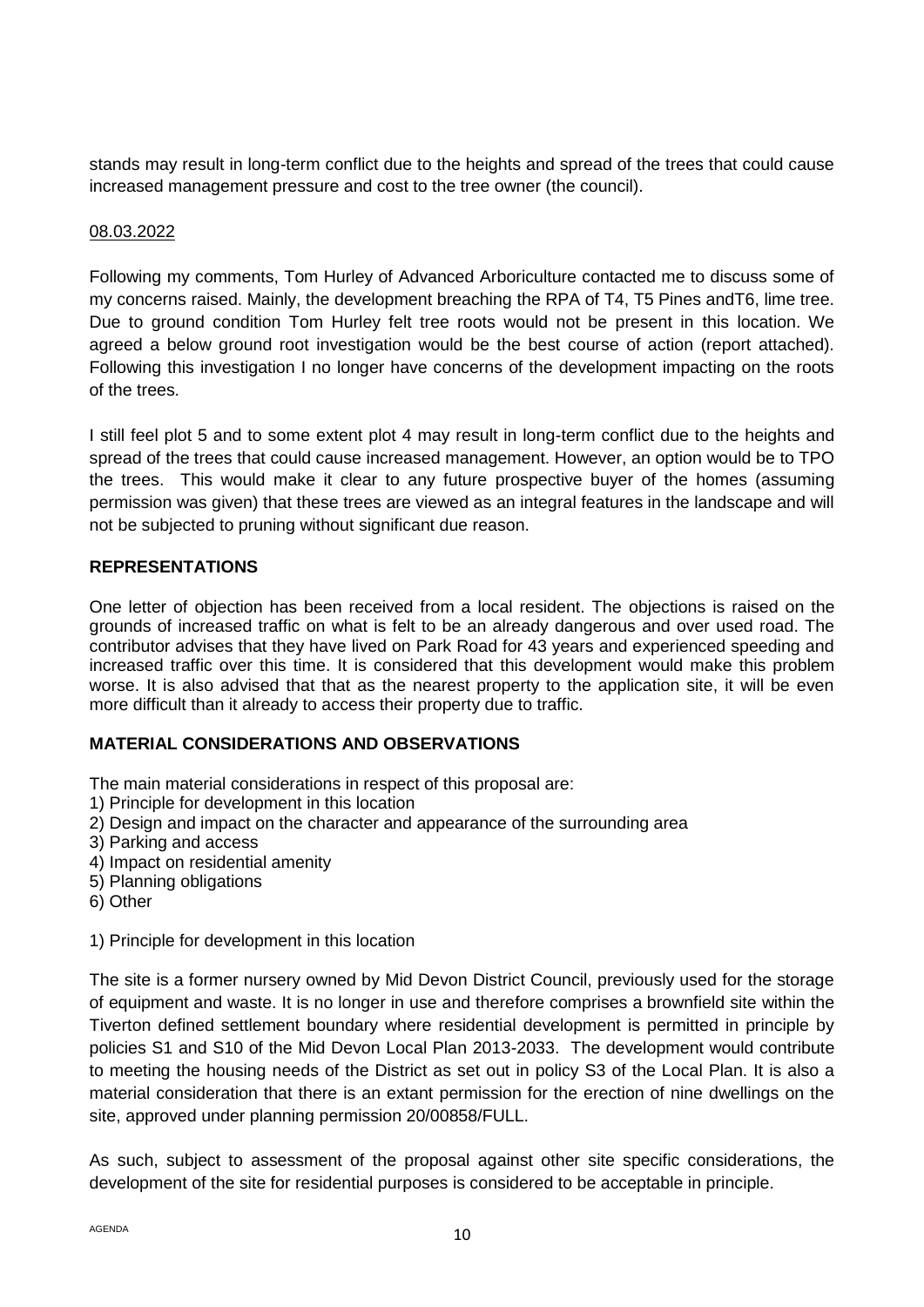#### 2) Design and impact on the character and appearance of the surrounding area

Policy DM1 of the Mid Devon Local Plan 2013-2033 requires designs of new development to be of high quality, demonstrating a clear understanding of the characteristics of the site, its wider context and the surrounding area. Development should make a positive contribution to local character, creating visually attractive places that are well integrated with surrounding buildings, streets and landscapes. In this case, it is considered that the proposed alterations are acceptable, respecting and relating to the appearance of the existing building and its surroundings.

In considering the proposed development generally, the scheme is for the provision of six new houses, one near the site access and five, in a line on the sloping western part of the site. The site has a relatively narrow road frontage but widens out significantly into the site where it adjoins the People's Park to the south. The topography of the site drops significantly to the west with the development being a bespoke scheme designed to respond to the topography and other site specific considerations.

It is considered that the proposed development is well designed to make good use of this dilapidated site. While the properties are of a modern contemporary design, they are designed to reflect many of the traditional characteristics and features of the nearby houses, with much of the existing form and massing of these existing properties represented. The proposed materials will respect and relate to local character. The proposed dwellings are also designed to meet the minimum floor space requirements set out in the Nationally Described Space Standards and would achieve adequate levels of daylight, sunlight and privacy. While the site topography has led to a design that incorporates different levels within the properties and garden areas, the front of the properties are level with the external site levels, allowing accessibility for all potential users.

In terms of layout, the properties will be set out in a spacious setting with good sized gardens and a well landscaped setting. To the rear of the five properties proposed to the west of the site, there will be raised terraces with covered patio areas below, with external stairs linking these to a sloped grassed area leading down to the western boundary. It is noted that there will be the removal of several trees within the site, including much of the existing boundary hedging although this is to be replaced with new, native species hedge to the north, south and western boundaries. The Council's Tree Officer did consider the proposal and has noted that the trees and hedges proposed to be removed are in poor health and low quality, mainly comprising non-native coniferous species. No objections are raised to their removal with the opportunity for replacement planting of more suitable trees that will have increased amenity value and the opportunity to provide biodiversity enhancements on site.

Concerns were initially raised in respect to the proximity of Plot 5 to three trees (T4, T5 and T6 – two pines and a lime tree), which are located within the People's Park. These concerns relate to both encroachment of works such as drainage and retaining walls within the root protection area (RPA), which may potentially impact on the long-term health of these trees, and also potential for crown spread and height resulting in conflict and perceived threat to the residents of this plot. Following further investigation and the provision of a root investigation report, the concerns regarding the impact on the health of the trees have been allayed, with tree protection measures proposed in the originally submitted arboricultural report deemed appropriate. The Tree Officer still maintains some concerns about the relationship of the neighbouring trees to Plot 5, however does consider that it may be appropriate to TPO the trees, which would give a clear indication that the trees are viewed as integral features in the landscape and will not be subjected to pruning without due reason. Should approval be granted, a condition would be required to implement the protection measures submitted, as well as the detailed landscaping scheme for replacement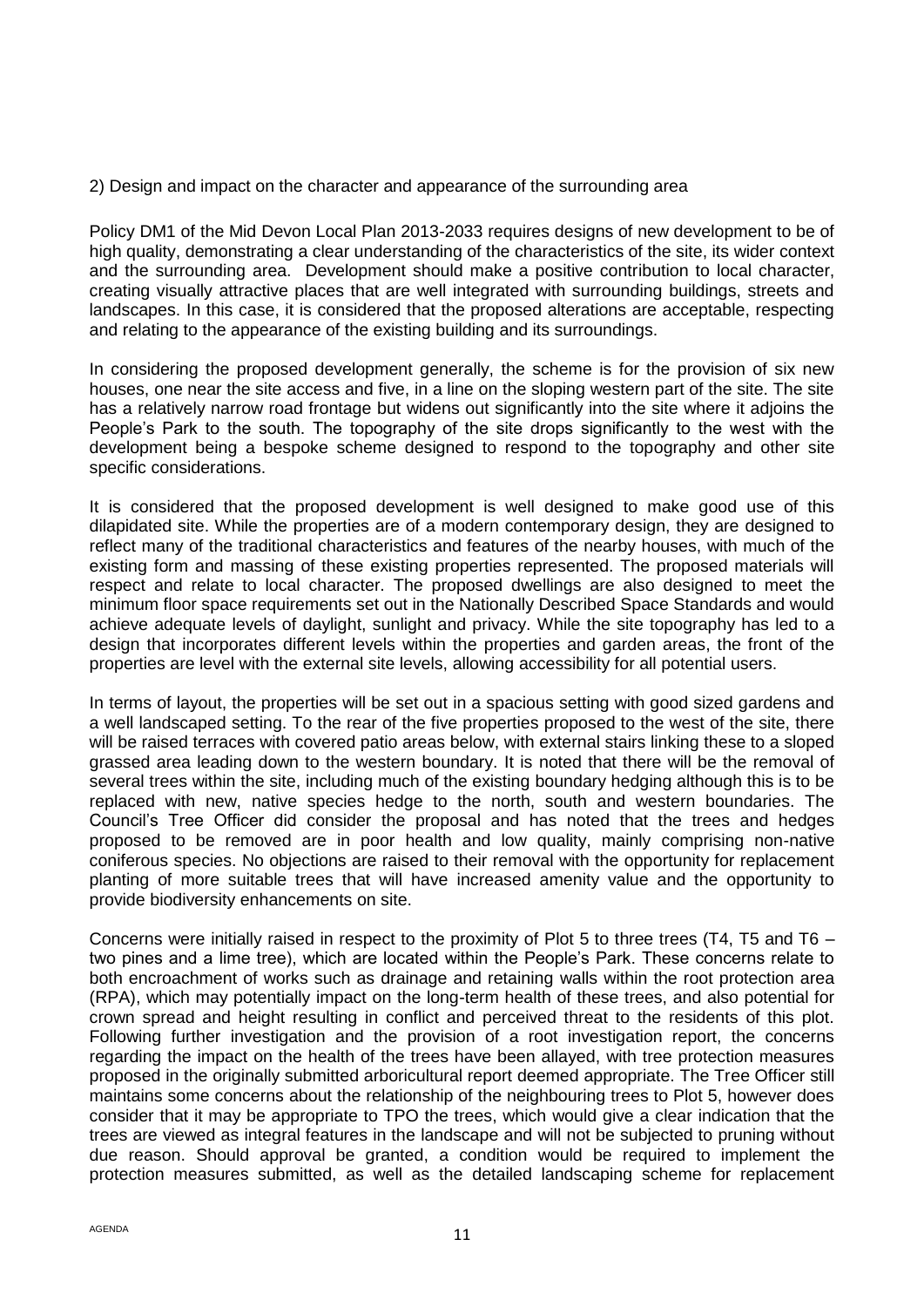planting throughout the site. Similarly, the procedure for serving TPOs is not one that can be carried out as part of this planning application, however should planning permission be granted, the Council's Tree Officer shall be notified of the decision so that they can progress with the protection of these trees, as appropriate. In addition to the on-site planting, the site is within a well landscaped area, with mature trees within the People's Park and on adjoining land to the west. In particular, views from lower ground, which would otherwise be seen in the context of the Exe Valley Leisure Centre, and other development on Park Hill, will be softened by the retained planting to the northern boundary, and the intervening planting on the land to the west and south.

As noted earlier, the site adjoins the conservation area, is adjacent to the People's Park, a local listed heritage asset and is also within the setting of Tiverton Cemetery, also locally listed and containing some grade II listed buildings.

As such consideration will have to be given to the impact that the development will have on the significance of these heritage assets. Paragraph 192 of the NPPF advises that "in determining applications, local planning authorities should take account of:

a) the desirability of sustaining and enhancing the significance of heritage assets and putting them to viable uses consistent with their conservation;

b) the positive contribution that conservation of heritage assets can make to sustainable communities including their economic vitality; and

c) the desirability of new development making a positive contribution to local character and distinctiveness."

The above requirements in respect to heritage assets are echoed in policy S9 of the Mid Devon Local Plan, which includes the requirement that "development will sustain the distinctive quality, character and diversity of Mid Devon's environmental assets through…the preservation and enhancement of Mid Devon's cultural and historic environment, and the protection of sites, buildings, areas and features of recognised national and local importance, such as listed buildings, conservation areas, scheduled monuments and local heritage assets." Policy DM25 also states that "heritage assets and their setting which are irreplaceable resources accordingly the Council will:

- a) Apply a presumption in favour of preservation in situ in respect of the most important heritage assets
- b) Require development proposals likely to affect heritage assets and their settings, including new buildings, alterations, extensions, changes of use and demolitions, to consider their significance, character, setting and local distinctiveness, and opportunities to enhance them.
- c) Only approve proposals that would be likely to substantially harm heritage assets and their settings if substantial public benefit outweighs that harm or the requirements of the NPPF are met.
- d) Where a development proposal would lead to less than substantial harm, that harm will be weighed against any public benefit, including securing optimum viable use; and
- e) Require developers to make a proportionate but sympathetic assessment of the impact on setting and thereby the significance of heritage asset(s)"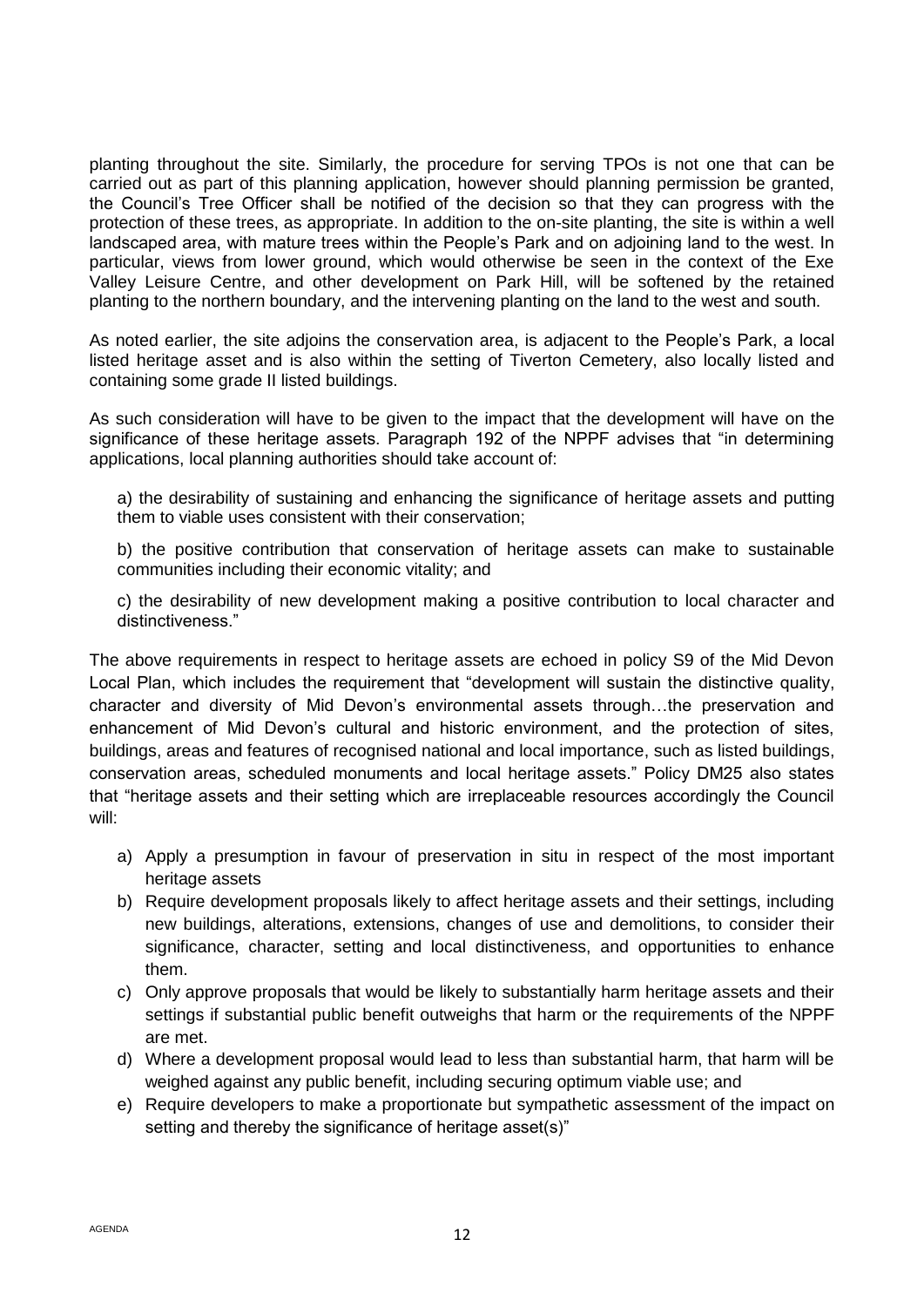In coming to this decision the council must also be mindful of the duty as set out in section 66 and 72 of the Planning (Listed Buildings and Conservation Areas) Act 1990. Section 66 relates to having special regard to the desirability of preserving the listed building, its setting and features of special architectural or historic interest which it possesses, and have given it considerable importance and weight in the planning balance. Section 72 requires the decision to pay special attention to the desirability of preserving or enhancing the character or appearance of a conservation area, and have given it importance and weight in the planning balance.

In assessing the impact of the development, against the aforementioned local and national policy requirements, the proposal is considered to be acceptable. The Council's Conservation Officer has assessed the proposal, and following consideration of the submitted heritage statement, and additional requested information, including a redesign of the rear terracing of the five westernmost houses, is satisfied that the proposal will preserve the view towards, and to the setting, of the conservation area and the historic assets contributing to its character. As with the previously approved scheme, the Conservation Officer supports the retention of the lodge building close to the site entrance. The Town Council have suggested that this should be removed to improve access to the site, suggesting that it is a former public toilet. The building is however noted within the Conservation Area Appraisal as being of local importance and contributing to the character of the conservation area. It is proposed to remove a small 1960s extension from the lodge building and for it to be retained for use in connection with the occupation of Unit 1. Overall, the Conservation Officer supports the proposals and raises no objections, with it considered that the significance of the nearby heritage assets will be preserved.

Overall, it is considered that the proposal is acceptable and accords with policies DM1 and DM25 of the Mid Devon Local Plan.

## 3) Parking and access

Policy DM3 of the Local Plan requires development to ensure safe access to the transport network. Policy DM5 requires that new development provides appropriate levels of parking, taking into account the availability of public transport, and the type, mix and use of the development.

In this case, an objection was received from a local resident in respect to highway safety, due to the levels of traffic currently using Park Road, and the high levels of on street parking. Concerns were raised that the proposal would lead to increased levels of traffic, which would exacerbate the existing problems. The County Highway Authority have commented on this application. In considering the increase in traffic associated with the development, the Highway Officer has raised no objections subject to the provision of safe access. Initially insufficient detail was provided in respect to the site levels and visibility splays, however that has since been provided. Following consideration of that information, the Highway Authority have considered the proposed development to be acceptable and raised no objections subject to the imposition of conditions in respect to the agreement of a Construction Management Plan, proposed estate road details and drainage provision to prevent surface water run off onto the highway. It should also be noted that the proposal contains three less dwellings than previously approved, meaning that there will be a reduced impact on highway safety in comparison to the extant permission.

In respect to parking, the proposed development accords with the requirements for parking provision with at least 2 spaces available for each property. As well as the conditions requested by the Highway Authority a condition will be imposed to ensure that the provided parking remains free of obstruction.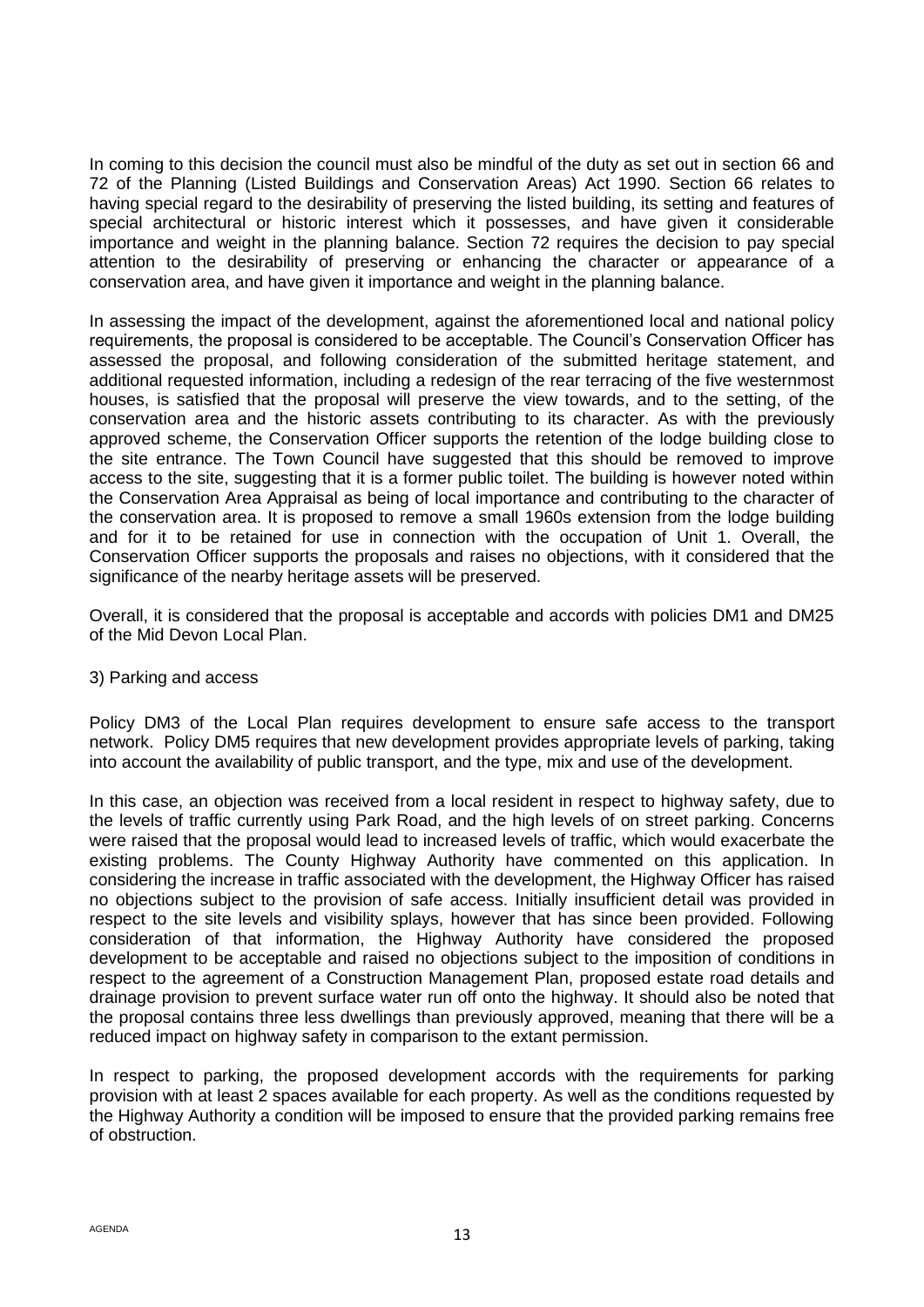The site slopes away from the road so there will be no surface water runoff onto the highway. As such, the requirement to provide drainage details shall be incorporated into a wider drainage condition.

Overall, the proposed development is deemed to be acceptable from a highway safety point of view, according with policies DM3 and DM5 of the Mid Devon Local Plan.

## 4) Residential amenity

Policy DM2 e) states that new development should be create *"visually attractive places that are well integrated with surrounding buildings, streets and landscapes, and do not have an unacceptably adverse effect on the privacy and amenity of the proposed or neighbouring properties and uses…"*

The proposed development is set well away from the nearest properties, with no concerns raised in respect to impact on residential amenity as a result of overlooking or overshadowing. Similarly, the properties are sited appropriately to avoid unacceptable harm for the future occupiers of the site.

Concerns have been raised about the potential conflict between trees adjoining the site, and one of the properties (plot 5), however the trees are to the east of the property in questions, which will limit the amount of light loss, beyond the morning. There is more likely to be a perceived threat than actual significant adverse impact.

## 5) Planning obligations

No planning obligations are required in respect to Public Open Space, in line with policy S5 of the Local Plan, which advises that smaller development (fewer than 6 dwellings in rural areas and 11 dwellings in towns) will not be required to provide public open space, in accordance with national guidance.

County Education have advised that the proposal will generate an additional 1.5 primary pupils and 0.9 secondary pupils, which will have a direct impact on primary schools in Tiverton and Tiverton High. It is advised that primary schools in Tiverton are forecast to have capacity for the number of pupils likely to be generated, in which case a contribution towards primary education is not required. It is however advised that Tiverton High is forecast to have capacity for 57% of all pupils likely to be generated by the development. Devon County Council therefore are seeking a contribution based on the Tiverton secondary school percentage of 43% of the total number of pupils generated directly towards additional secondary education infrastructure at Tiverton High. This contribution towards secondary education is £9,109 (based on the DfE extension rate of £23,540 per pupil. It will be necessary for the applicant to enter into a Section 106 legal agreement to secure the requested planning obligations prior to any grant of approval being issued.

## 6) Other

Policy DM1 requires appropriate drainage including sustainable drainage systems and connection of foul drainage to a mains sewer where available. It is proposed that both the foul and surface water drainage would discharge to a private foul and surface sewer that already serves the Exe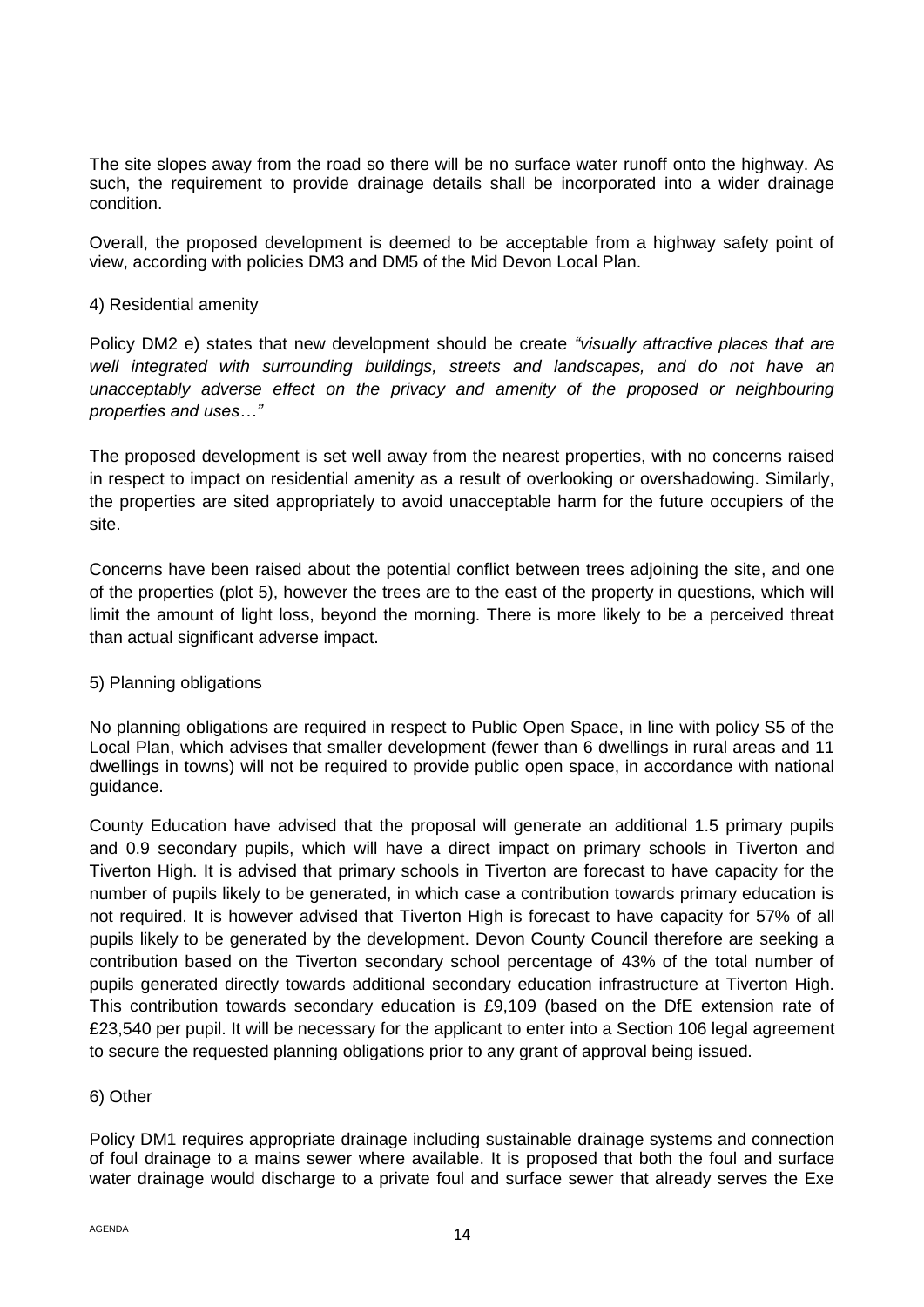Valley Leisure Centre. It is of course necessary to consider the provision of infiltration techniques initially, in line with the SuDS hierarchy, however it is noted that percolation testing carried out on site in connection with the previous application, concluded that the site is unsuitable for infiltration techniques or soakaways. Notwithstanding this, the proposal includes the removal of many existing impermeable surfaces with the inclusion of more landscaped and permeable areas. In order to control run off, the provision has been made for a large cellular attenuation tank within the grassed area to the west of the site. Details of the proposed drainage scheme are identified on the submitted drainage plan and drainage statement. A condition will be imposed for the drainage to be provided in accordance with these details.

It is noted that the site adjoins a public footpath within the People's Park. The scheme would not impact upon this public right of way, however an informative will be included in any decision to remind the developer of their obligations in respect to public rights of way and construction.

The application is supported by an ecology appraisal as here will be a loss of some habitat as result of the redevelopment of the site. The site has also become overgrown in places, with some small outbuildings that will be demolished, and various log piles and discarded materials within the site. The survey did identify the presence of a bat roost in one of the buildings to be demolished, otherwise no other significant constraints were identified. Old bird nests were identified within one of the buildings, and while no badgers were identified on site, parts of the site were concluded to have suitability for sett building. Similarly there is a small area of habitat suitable for dormice, which is connected to suitable habitat beyond the site. Similarly there is some suitable habitat for slow worm and common lizard.

In respect to the identified bat roost, it was concluded that this was an occasional and recent night roost for an individual or low number of lesser horseshoe bats. The proposed development would lead to the destruction of this roost, in which case a European Protected Species Licence (EPSL) would be required before carrying out any works to the building in question.

In addition, Regulation 9 (5) of the Conservation of Habitats and Species Regulations 2010 ("the Regulations") provides that, *"A competent authority, in exercising any of their functions, must have regard to the requirements of the Habitats Directive so far as they may be affected by the exercise of those functions".* In exercising their duty, the Local Planning Authority should assess the proposal against the three derogation tests of the Habitats Regulations 2010, these being:

- The development must meet a purpose of 'preserving public health or public safety or other imperative reasons of overriding public interest including those of a social or economic nature and beneficial consequences of primary importance for the environment'
- 'There is no satisfactory alternative'
- The development 'will not be detrimental to the maintenance of the population of the species concerned at a favourable conservation status in their natural range'

In assessing these the first two of these tests, it is considered that the proposal satisfies them in that the accommodation would facilitate the provision of local housing, increased economic growth and rejuvenation of the local area. Additionally, there are no other satisfactory alternatives as the building is no longer in use and has already fallen into disrepair. Against the third test, it is considered that the proposal will not be detrimental to the maintenance of the species as appropriate mitigation will be provided to compensate for the loss of the existing roost, which is only used occasionally as a night roost by a small number of bats, enabling the favourable conservation status of the species recorded to be maintained. This mitigation is in the form of a bat box.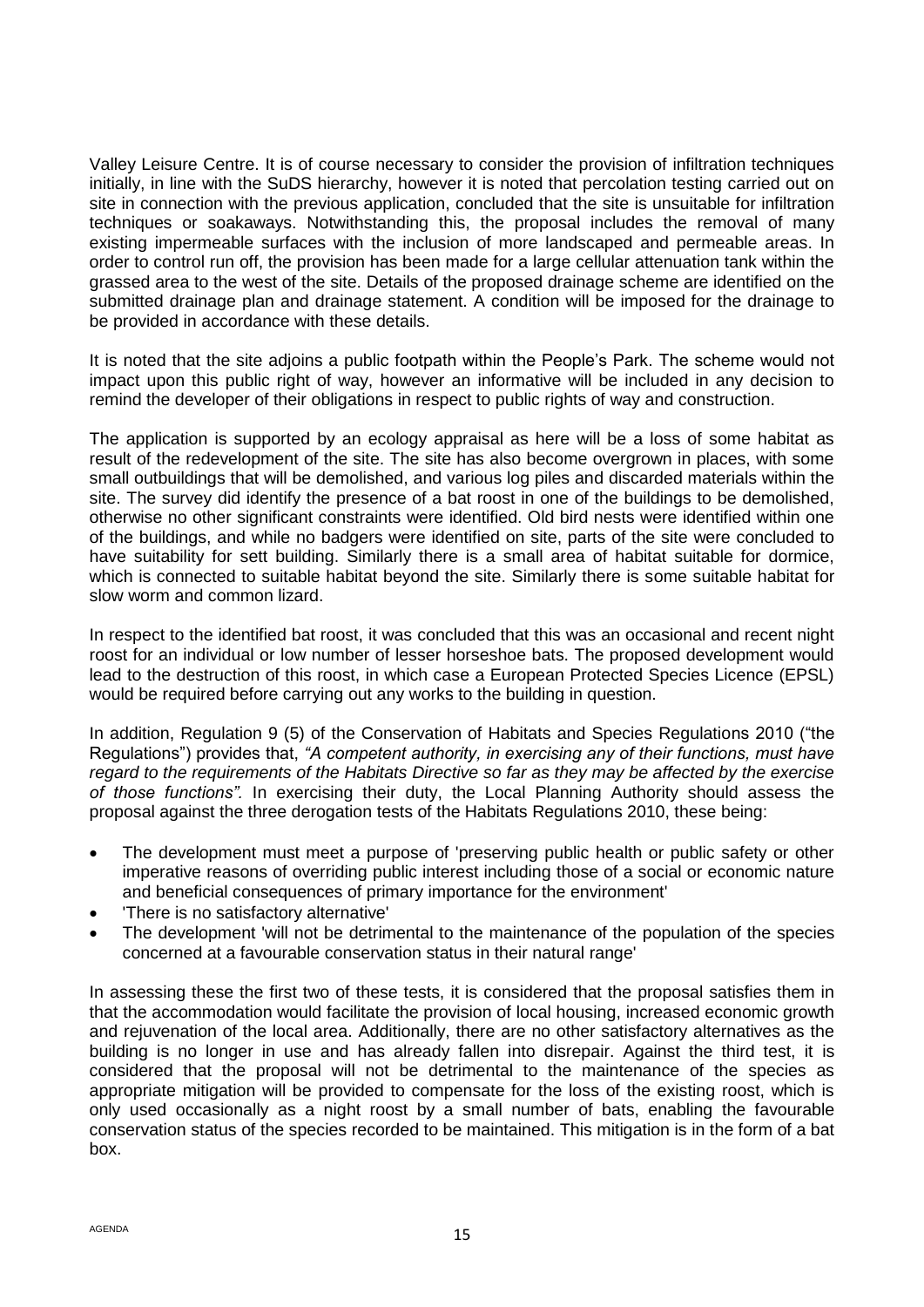Notwithstanding the above, it is considered that the site offers some suitability for badger, dormouse, other mammals, nesting birds, reptiles and common invertebrates, although none were noted as being present. Any use of the site is likely to be attributed to other suitable habitats beyond the site. As such, there are no significant constraints to development identified. In addition to the proposed bat mitigation measures, the ecological appraisal includes recommendations for precautionary measures to avoid committing any offence in relation to protected species, should any be found during construction, and also in relation to breeding birds, as well as mitigation and enhancement measures. A condition requiring that the recommended precautionary measures, details of mitigation and biodiversity enhancement measures comply with the recommendations of the report.

# **SUMMARY**

The proposed development comprising the provision of six dwellinghouses within the Tiverton defined settlement limits, is considered to be acceptable. The proposal by virtue of its siting and design will appropriately respect and relate to the character and appearance of the surrounding development, will preserve the character and setting of the adjoining conservation area and the significance other heritage assets, and would have no unacceptable impact on the private amenities of the occupiers of neighbouring properties. The property created will be of a suitable size for its future occupants, and is not considered to cause unacceptable harm to highway safety, local ecology or increase the risk of flooding locally. It is considered appropriate to recommend approval with conditions necessary to ensure the success of the development in this location. As such, it is considered that the proposed development is in accordance with policies S1, S3, S5, S9, S10, DM1, DM3, DM5 and DM25 of the Mid Devon Local Plan 2013 and the National Planning Policy Framework.

# **CONDITIONS**

- 1. The development hereby permitted shall be begun before the expiration of three years from the date of this permission.
- 2. The development hereby permitted shall be carried out in accordance with the approved plans listed in the schedule on the decision notice.
- 3. Prior to commencement of any part of the site the Planning Authority shall have received and approved a Construction Management Plan (CMP) including:
	- (a) the timetable of the works;
	- (b) daily hours of construction;
	- (c) any road closure;

(d) hours during which delivery and construction traffic will travel to and from the site, with such vehicular movements being restricted to between 8:00am and 6pm Mondays to Fridays inc.; 9.00am to 1.00pm Saturdays, and no such vehicular movements taking place on Sundays and Bank/Public Holidays unless agreed by the planning Authority in advance;

(e) the number and sizes of vehicles visiting the site in connection with the development and the frequency of their visits;

(f) the compound/location where all building materials, finished or unfinished products, parts, crates, packing materials and waste will be stored during the demolition and construction phases;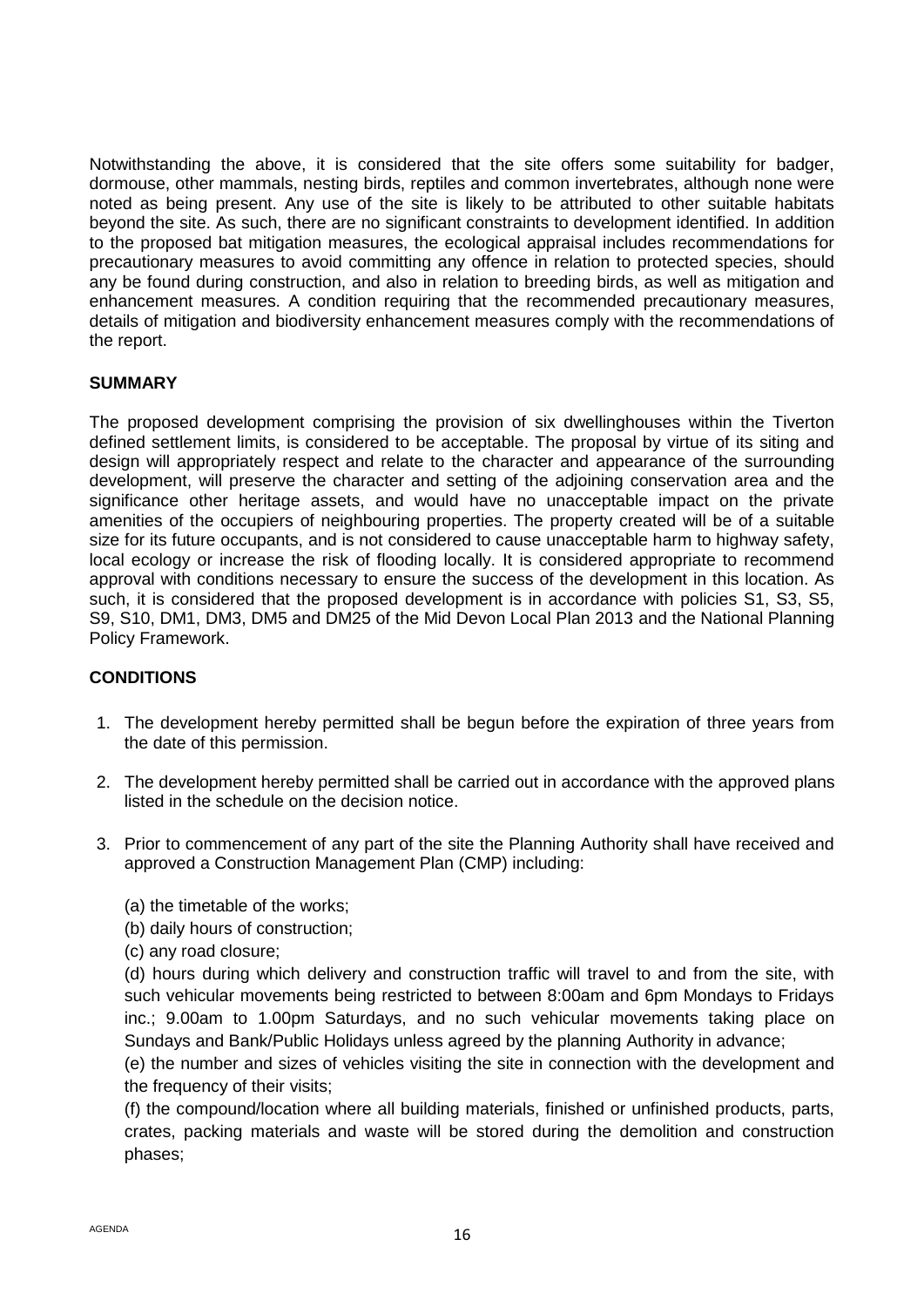(g) areas on-site where delivery vehicles and construction traffic will load or unload building materials, finished or unfinished products, parts, crates, packing materials and waste with confirmation that no construction traffic or delivery vehicles will park on the County highway for loading or unloading purposes, unless prior written agreement has been given by the Local Planning Authority;

(h) hours during which no construction traffic will be present at the site;

(i) the means of enclosure of the site during construction works; and

(j) details of proposals to promote car sharing amongst construction staff in order to limit construction staff vehicles parking off-site

(k) details of wheel washing facilities and obligations

(l) The proposed route of all construction traffic exceeding 7.5 tonnes.

(m) Details of the amount and location of construction worker parking.

(n) Photographic evidence of the condition of adjacent public highway prior to commencement of any work.

- 4. Details of the following shall be submitted to and approved in writing by the Local Planning Authority prior to the commencement of each element of the proposal respectively;
	- a) details of materials (including the provision of samples where appropriate) to be used for the external walls and roofs;
	- b) details of the recessing, colour and finish (including the provision of samples where appropriate) to be used for all new windows (including any roof lights) and doors;
	- c) details of position and colour finish of meter cupboards, gas boxes, rainwater goods, soil and waste pipes (soil and waste pipes are expected to be run internally).

Once approved such details shall be fully implemented and thereafter shall not be altered without the prior written consent of the Local Planning Authority.

- 5. The boundary treatments hereby permitted (other than hedgerows forming part of the submitted soft landscaping scheme) shall be provided in accordance with the details indicated on the approved plans, prior to the dwellings hereby permitted being first occupied, and shall thereafter be maintained and retained in perpetuity.
- 6. A landscaping scheme shall be implemented in accordance with the details indicated in the approved plans and submitted proposed softworks schedules. All planting, seeding, and earth works comprised in the approved details of landscaping shall be carried out in the first planting and seeding seasons following the occupation of the dwellings or substantial completion of the development, whichever is the sooner, and any trees or plants which within a period of five years from the completion of the development die, are removed or become seriously damaged or diseased shall be replaced in the next planting season with others of similar size and species.
- 7. The development hereby permitted shall be carried out in strict accordance with the schedule of tree works and protection measures contained within the submitted 'Arboricultural Report', prepared by Advanced Arboriculture, dated  $27<sup>th</sup>$  September 2022. The approved tree protection measures shall be installed in their entirety prior to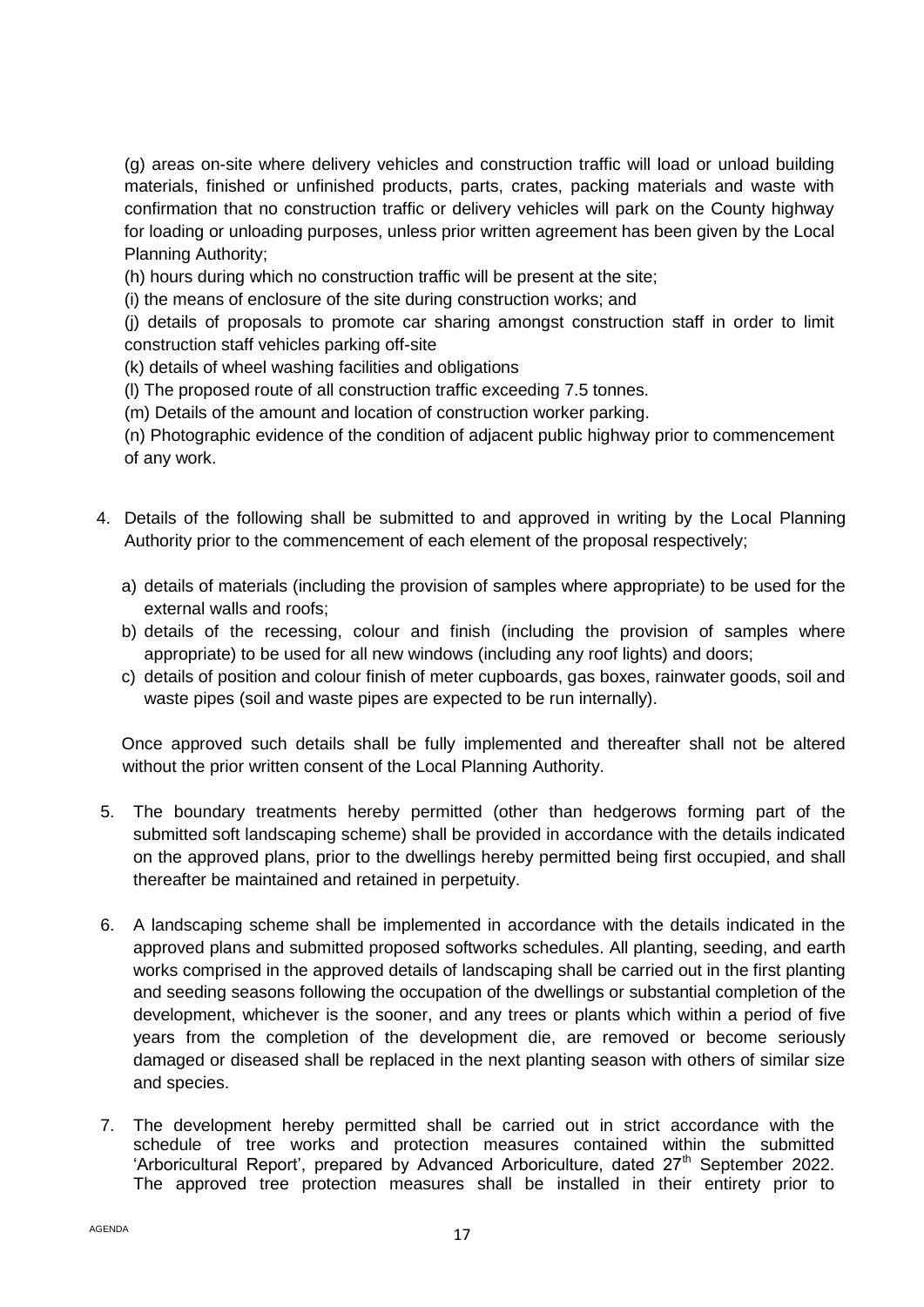commencement of the development, any site vegetative clearance, demolition of existing structures, ground-works, heavy machinery entering site or the on-site storage of materials, and shall remain implemented in their entirety for the duration of the construction of the development and may only be moved, removed or dismantled with the prior consent of the Council in-writing.

- 8. Foul and surface water drainage to serve the development, including details to prevent the discharge of surface water onto the highway, shall be implemented in accordance with the details indicated in the approved plans and submitted drainage statement. The approved drainage scheme shall be completed and become fully operational before any of the dwellings hereby permitted are first occupied. Following its installation such approved scheme shall be permanently retained and maintained thereafter.
- 9. The development hereby permitted shall be carried out in accordance with the recommendations detailed in the submitted *Ecological Impact Assessment (Bats and Birds)*  (prepared by GE Consulting - dated December 2021) covering avoidance of harm to protected species and nesting birds, mitigation, compensation and biodiversity enhancement measures.
- 10. The parking spaces identified on the submitted plans shall be provided prior to the dwellings hereby permitted being first occupied, and shall thereafter be maintained and retained in perpetuity, being kept clear of obstruction and only used for parking of vehicles in connection with the development hereby permitted.
- 11. The lodge building to be retained shall only be used for purposes incidental to the enjoyment of the residential use of the dwellinghouse referred to as 'Unit 6' (house type 4) on the approved plans. Notwithstanding the provisions of Article 3 of The Town and Country Planning (General Permitted Development)(England) Order 2015 (or any Order revoking and re-enacting that Order with or without modification) the building shall not be extended or altered without the Local Planning Authority first granting planning permission.
- 12. Notwithstanding the provisions of Article 3 of The Town and Country Planning (General Permitted Development)(England) Order 2015 (or any Order revoking and re-enacting that Order with or without modification) no development (other than that expressly granted by this planning permission) of the types referred to in Classes A, AA, B, C and E of Part 1, or Class A of Part 2 of Schedule 2 relating to the enlargement, improvement or other alteration of a dwellinghouse, addition or alteration to the roof, provision within the curtilage of the dwellinghouse of any building or enclosure, swimming or other pool, container for domestic heating purposes for storage of oil of liquid petroleum gas or the erection of a gate, fence wall or other means of enclosure, shall be undertaken within the application site without the Local Planning Authority first granting planning permission.

## **REASONS FOR CONDITIONS**

- 1. In accordance with provisions of Section 51 of the Planning and Compulsory Purchase Act 2004.
- 2. For the avoidance of doubt in the interests of proper planning.
- 3. In the interests of highway safety, in accordance with policy DM3 of the Mid Devon Local Plan 2013-2033 and the aims and objectives of the National Planning Policy Framework. This pre-commencement condition is required to ensure that the Construction Management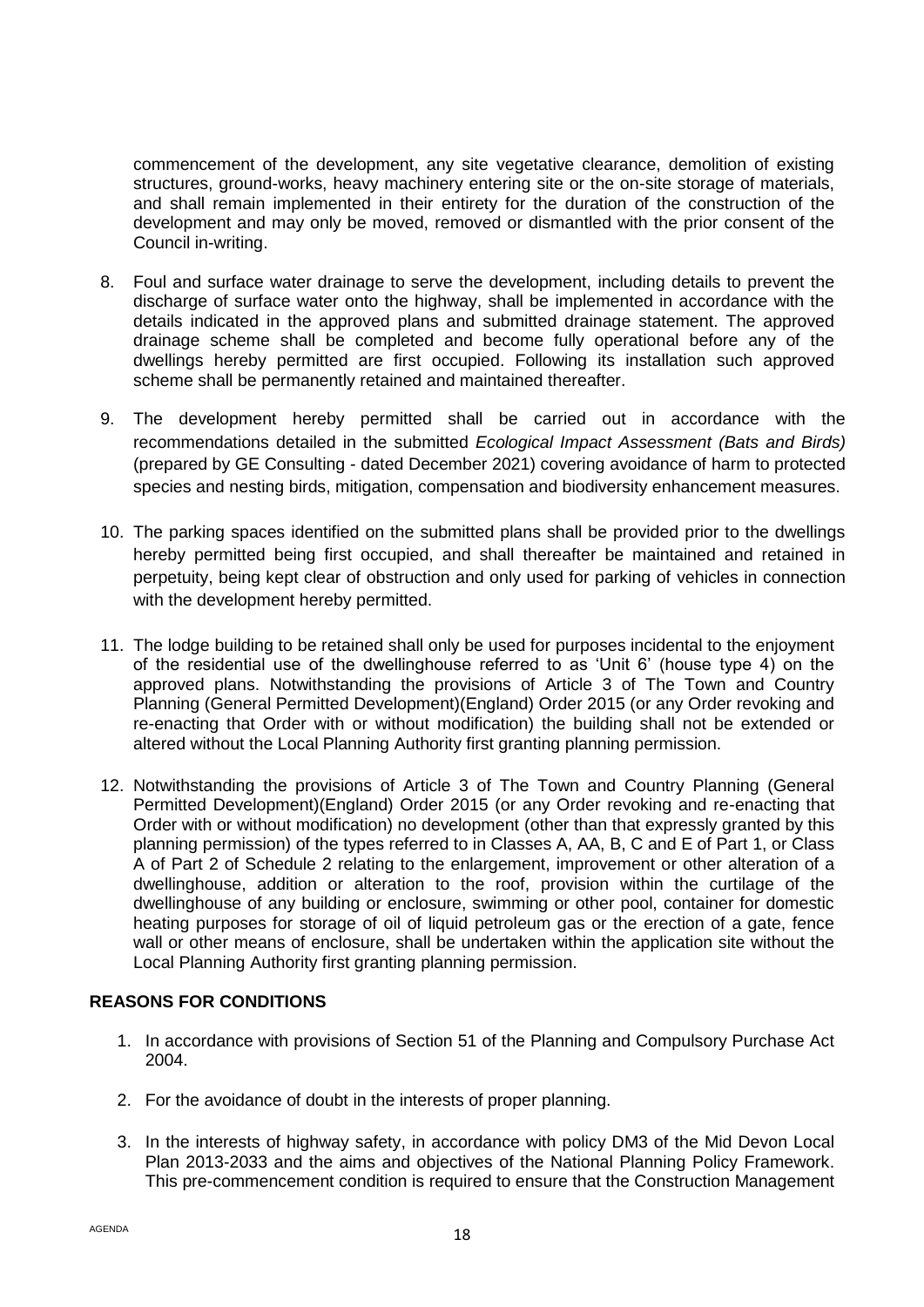Plan is agreed prior to any construction works. The applicant has confirmed their agreement to the imposition of this pre-commencement condition.

- 4. To ensure the use of materials appropriate to the development in order to safeguard the visual amenities of the area in accordance with policies S1, S9 and DM1 and DM25 of the Mid Devon Local Plan 2013-2033 and the aims and objectives of the National Planning Policy Framework.
- 5. In the interests of residential amenity and to safeguard the visual amenities of the area in accordance with policies S1, S9 and DM1 and DM25 of the Mid Devon Local Plan 2013- 2033 and the aims and objectives of the National Planning Policy Framework.
- 6. To safeguard the visual amenities of the area in accordance with policies S1, S9 and DM1 and DM25 of the Mid Devon Local Plan 2013-2033 and the aims and objectives of the National Planning Policy Framework.
- 7. To preserve the health, structure and amenity value of existing landscape features (trees and hedges) to safeguard the visual amenities of the area in accordance with policies S1, S9 and DM1 and DM25 of the Mid Devon Local Plan 2013-2033 and the aims and objectives of the National Planning Policy Framework.
- 8. To ensure that the site is adequately drained, in the interests of public safety and to prevent damage to the highway, in accordance with policies S9, DM1 and DM3 of the Mid Devon Local Plan 2013 and the aims and objectives of the National Planning Policy Framework.
- 9. For the conservation and protection of legally protected species and for the enhancement of biodiversity, in accordance with policies S9 and DM1 of the Mid Devon Local Plan 2013- 2033, the provisions of the National Planning Policy Framework, and to ensure compliance with The Wildlife and Countryside Act 1981 (as amended).
- 10. In the interests of highway safety, in accordance with policies DM3 and DM5 of the Mid Devon Local Plan 2013 and the aims and objectives of the National Planning Policy Framework.
- 11. To safeguard the visual amenities of the area in accordance with policies S1, S9 and DM1 and DM25 of the Mid Devon Local Plan 2013-2033 and the aims and objectives of the National Planning Policy Framework.
- 12. To safeguard the visual amenities of the area in accordance with policies S1, S9 and DM1 and DM25 of the Mid Devon Local Plan 2013-2033 and the aims and objectives of the National Planning Policy Framework.

## **INFORMATIVES**

1. If you are planning a new development or extending an existing property over, or within 3 metres of public assets you need to contact South West Water. Note: South West Water will not permit building within 4.5 metres of public water mains, sewage rising mains or sewers on a new development or redevelopment site. For more information please refer to the information on their website: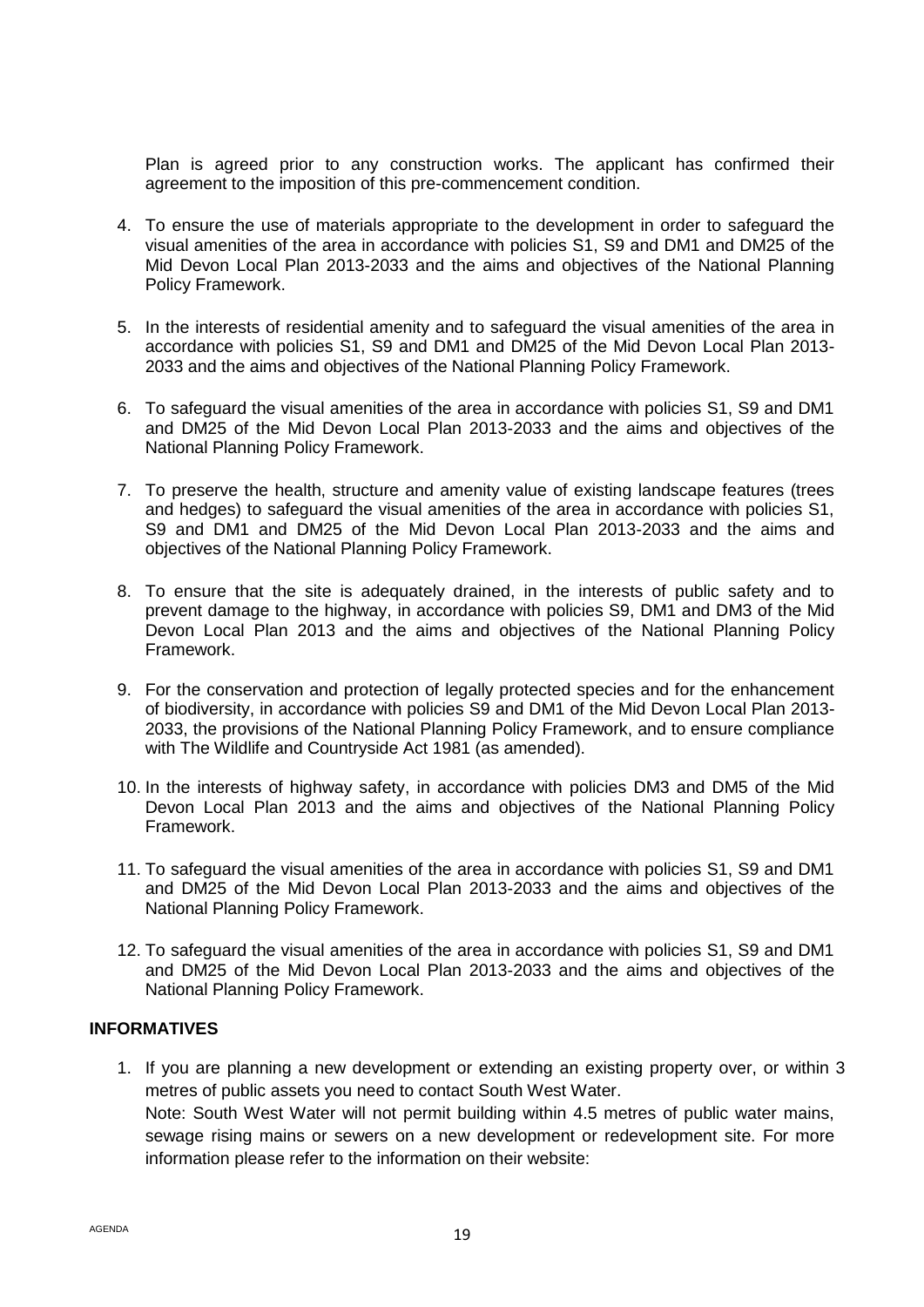Clean water – *[https://www.southwestwater.co.uk/developer-services/water-services-and](https://www.southwestwater.co.uk/developer-services/water-services-and-connections/building-near-water-mains/)[connections/building-near-water-mains/](https://www.southwestwater.co.uk/developer-services/water-services-and-connections/building-near-water-mains/)*

Waste water **-** *<https://www.southwestwater.co.uk/buildover>*

2. Please note that the grant of planning permission does not grant the right to close, alter or build over a right of way in any way, even temporarily, this includes, for example, a change in the surface, width or location. Nothing should be done to divert or stop up a public right of way without following the due legal process, including confirmation of any permanent diversion or stopping-up order and the provision of any new path. In order to avoid delays this should be considered at an early opportunity.

If a temporary closure is required during construction works, e.g. for safety reasons, the applicant would need to apply to the County Council for a Temporary Traffic Regulation Order.

Further information about public rights of way and planning is available on our website here.

If permission is granted, please include as footnotes in the decision notice:

The alignment, width, and condition of public rights of way providing for their safe and convenient use shall remain unaffected by the development unless otherwise agreed in writing by the Public Rights of Way Team.

Nothing in this decision notice shall be taken as granting consent for alterations to public rights of way without the due legal process being followed.

Section 149 of the Equality Act 2010 places a statutory duty on public authorities in the exercise of their functions to have due regard to the need to eliminate discrimination and advance equality of opportunity between persons who share a relevant protected characteristic and persons who do not share it and foster good relations between different people when carrying out their activities. This is called the Public Sector Equality Duty or "PSED". No persons that could be affected by the development have been identified as sharing any protected characteristic.

The Human Rights Act 1998 came into force on 2<sup>nd</sup> October 2000. It requires all public authorities to act in a way which is compatible with the European Convention on Human Rights. This report has been prepared in light of the Council's obligations under the Act with regard to decisions to be informed by the principles of fair balance and non-discrimination.

In accordance with paragraph 38 of the National Planning Policy Framework the Council has worked in a positive and pro-active way with the Applicant and has negotiated amendments to the application to enable the grant of planning permission.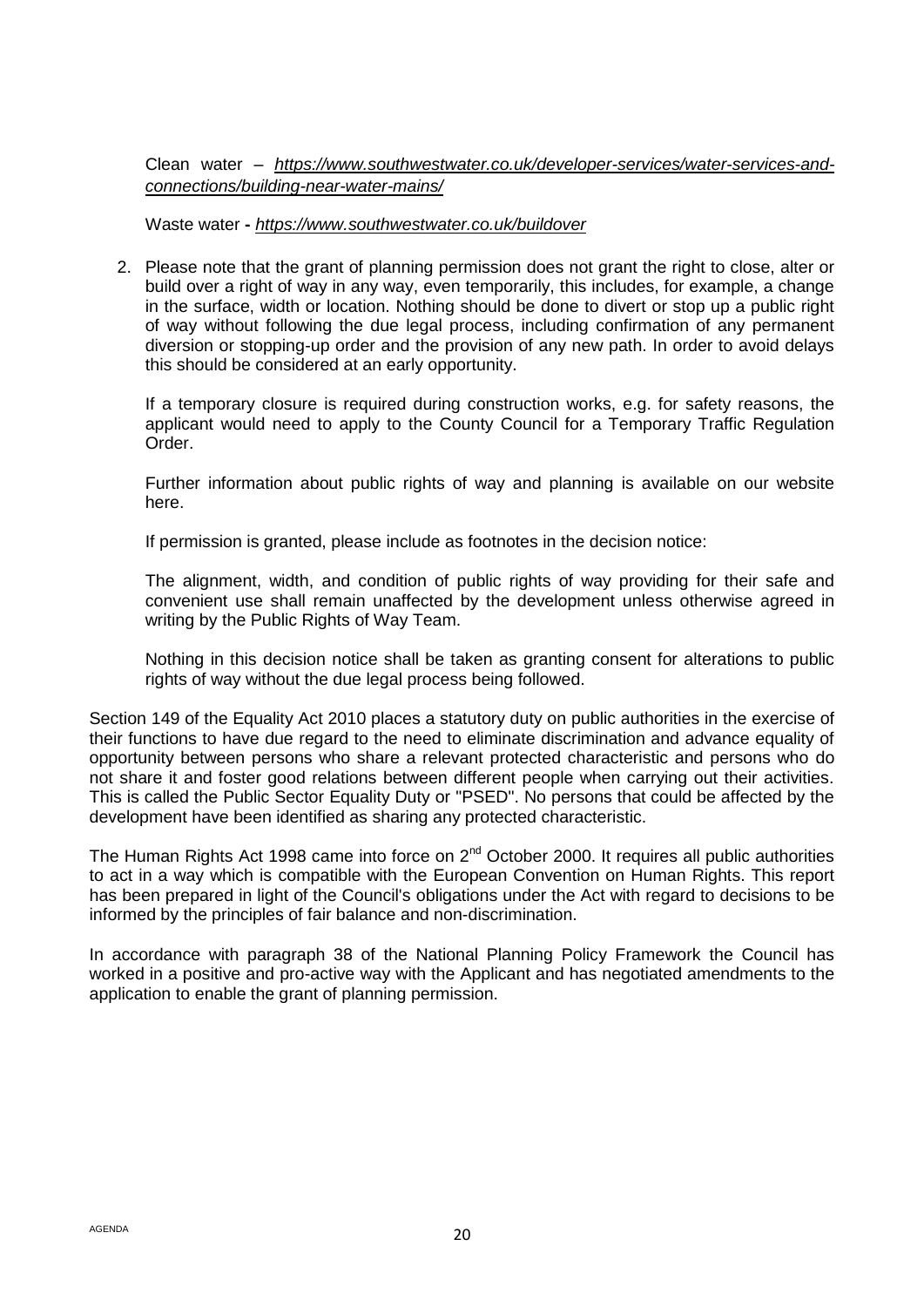Plans List No. 2

Application No. 22/00077/FULL

Applicant: Mr M Frost- Mid Devon District Council

- Location: 1 Allington Terrace Morchard Road **Crediton** Devon
- Proposal: Erection of dwelling
- Date Valid: 31st January 2022

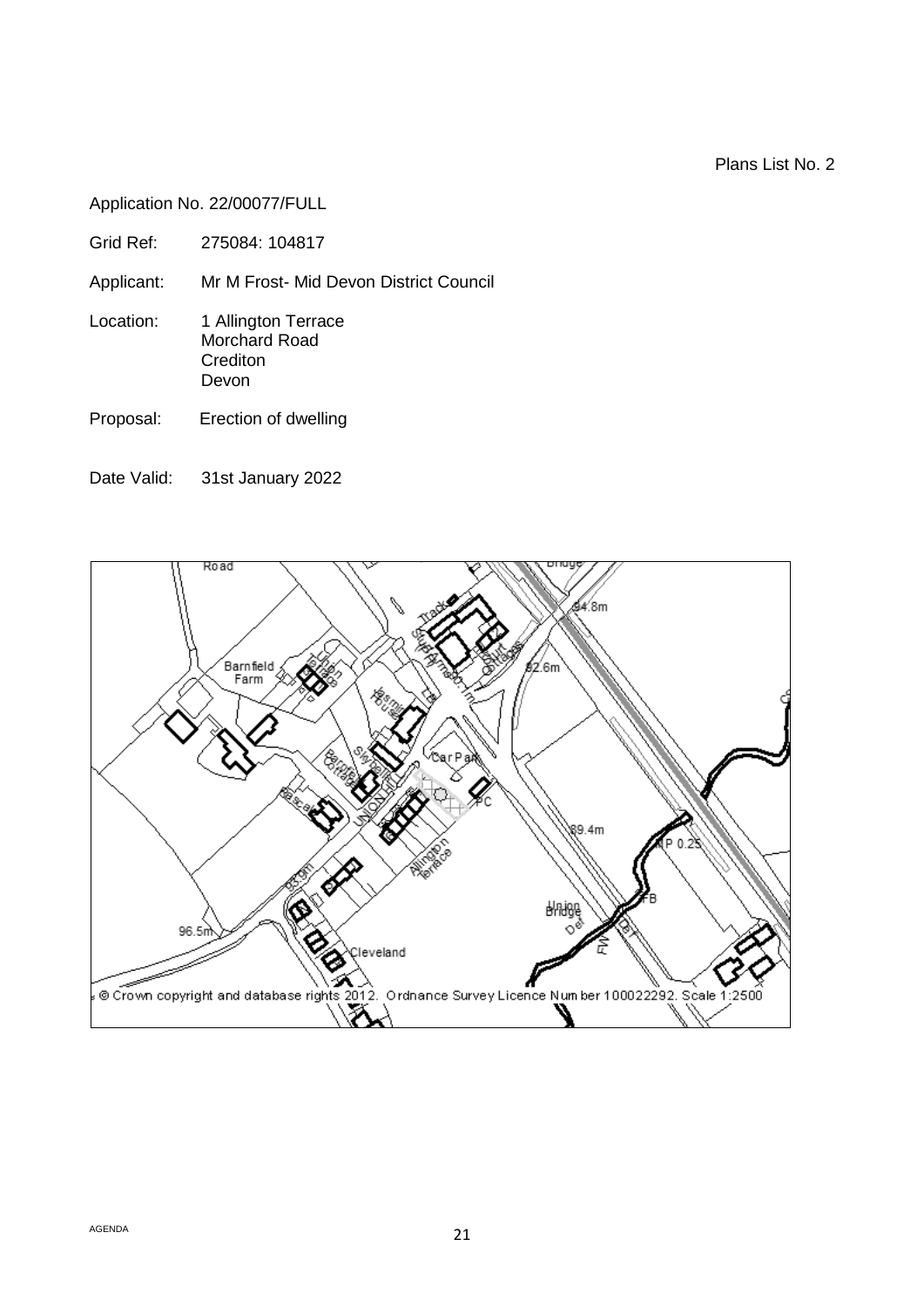# **APPLICATION NO: 22/00077/FULL**

## **RECOMMENDATION**

Grant permission subject to conditions

#### **REASON FOR CALL IN**

The application has not been called in by an elected member. The application is submitted on behalf of MDDC who own the site and the adjacent properties within Allington Terrace, hence the application must be determined by Planning Committee.

# **PROPOSED DEVELOPMENT**

Erection of dwelling.

The site is a relatively long and narrow strip of land located to the side of number 1, Allington Terrace at Morchard Road. The site extends to approximately 212sqm and currently forms part of the garden area of this end of terrace dwelling. To the north, the site is bordered by the public car park, and to the east by agricultural land.

The application seeks planning permission to erect a dwelling on the site. The dwelling is proposed as a two storey semi-detached property, adjoining the end of the existing terrace. It is intended to be provided as an affordable two bedroom dwelling providing a gross internal floor area of approximately 87sqm. The material palette comprises rendered walling, a slate tiled roof, uPVC windows and doors. It is proposed that two parking spaces would be provided immediately in front of the dwelling. Surface water is proposed to be managed via a soakaway and foul drainage via the existing mains drainage system.

# **APPLICANT'S SUPPORTING INFORMATION**

Application form, plans, design and access statement, preliminary ecological appraisal, bat emergence survey report,

Revised plans received 29<sup>th</sup> April 2021 to reduce the red line area to exclude the SWW treatment plant. Given the minor nature of the amendment it is not considered necessary to re-consult.

## **RELEVANT PLANNING HISTORY**

07/00369/OUT - REFUSE date 1st May 2007Outline for the erection of 2 semi-detached dwellings 22/00077/FULL - PCO date Erection of dwelling

# **DEVELOPMENT PLAN POLICIES**

Mid Devon Local Plan 2013-2033

Policy S1 -Sustainable development priorities Policy S2- Amount and distribution of development Policy S3- Meeting housing needs Policy S9 – Environment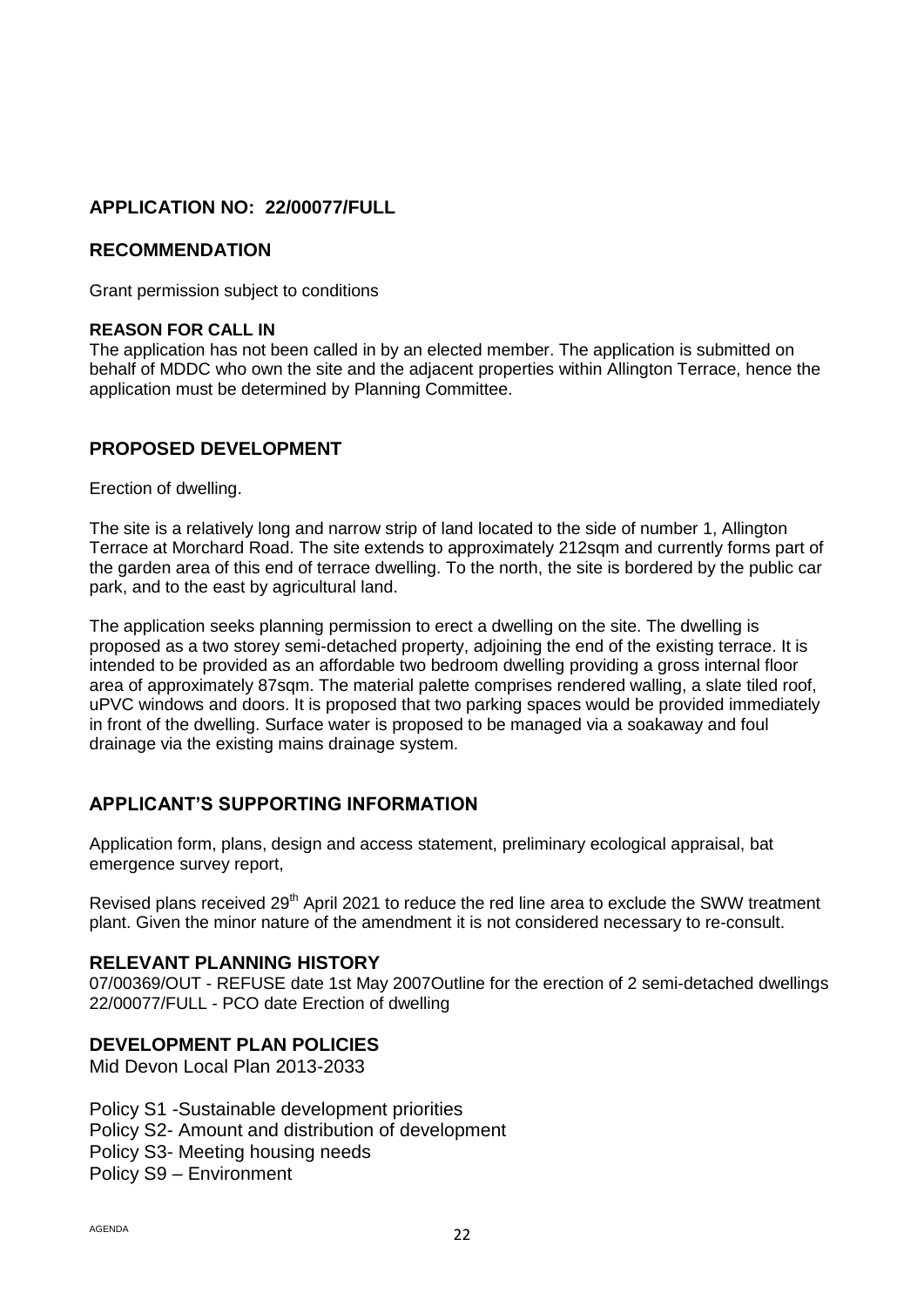Policy S14 – Countryside Policy DM1 -High quality design Policy DM5 – Parking Policy DM6 - Rural exceptions sites

#### **CONSULTATIONS**

DOWN ST MARY PARISH COUNCIL- 02.03.2022- The Down St Mary Parish council have considered this application and have no objections

HIGHWAY AUTHORITY- The County Highway Authority recommends that the Standing Advice issued to Mid Devon District Council is used to assess the highway impacts, on this application.

#### PUBLIC HEALTH-

Contaminated Land - No concerns - 17.02.22

Air Quality - No concerns - 17.02.22

Environmental Permitting Not applicable - 17.02.22

Drainage - No concerns - 17.02.22

Noise & other nuisances - No concerns anticipated - 17.02.22

Housing Standards - No comments - 18.02.22

Licensing - No comments - 08.02.22

Food Hygiene - Not applicable - 04.02.22

Private Water Supplies - If a private supply is to be used by more than one property or has a commercial function, The Private Water Supply (England) Regulations 2016 as amended will apply. A risk assessment and sampling regime will be necessary. The supply must not be used until the Local Authority (Mid Devon District Council) is satisfied that the supply does not constitute a potential danger to human health, including single domestic use.

You must also register with the Local Authority (Mid Devon District Council) any private water supply. Failure to do so may result in a Section 85 Notice, with which failure to comply is an offence.

Please contact Public Health at Mid Devon District Council on completion of proposal. IF MAINS WATER IS TO BE USED, WOULD HAVE NO COMMENT - 04.02.22 Health and Safety - No comment - 04.02.22

SOUTH WEST WATER- I can confirm that South West Water has no concern or comment.

NATURAL ENGLAND- Natural England has no comments to make on this application.

#### MDDC FORWARD PLANNING-

#### **Note**

This Forward Planning response discusses the policy context around the principle of an affordable dwelling in this location. All other matters associated with the application have not been addressed but will be considered by the case officer in the process of determining the application.

#### Policy Context

#### *National Planning Policy Framework*

The NPPF states that Local Planning Authorities should support opportunities to bring forward rural exception sites that will provide affordable housing to meet identified local needs. Paragraph 79 stipulates that planning policies and decisions should avoid the development of isolated homes in the countryside unless one or more of the following circumstances apply: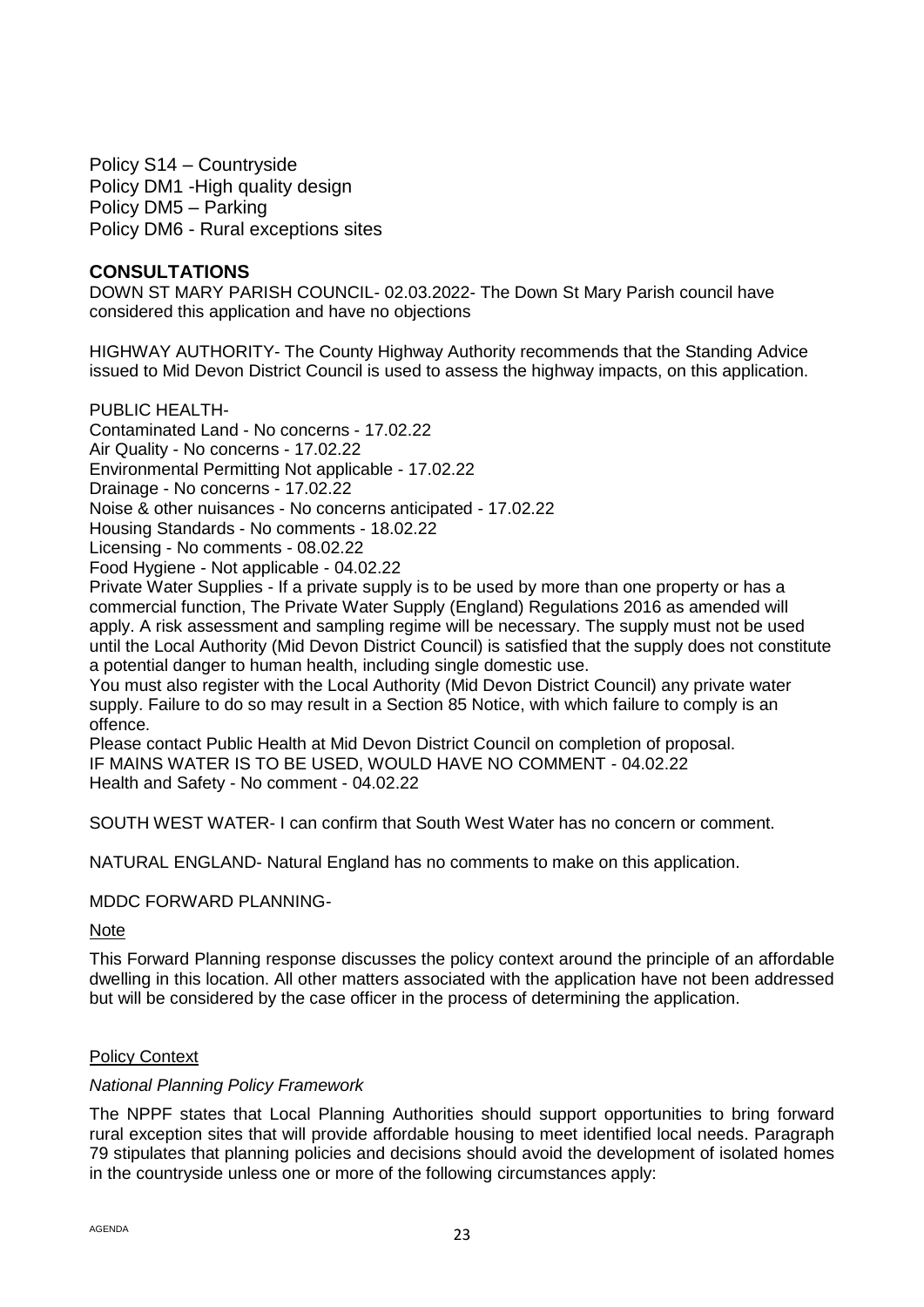- There is an essential need for a rural worker, including those taking majority control of a farm business, to live permanently at or near their place of work in the countryside;
- The development would represent the optimal viable use of a heritage asset or would be appropriate enabling development to secure the future of heritage assets;
- The development would re-use redundant or disused buildings and enhance its immediate setting;
- The development would involve the subdivision of an existing residential dwelling; or
- The design is of exceptional quality, in that it:
	- $\circ$  Is truly outstanding or innovative, reflecting the highest standards in architecture, and would help to raise standards of design more generally in rural areas; and
	- o Would significantly enhance its immediate setting, and be sensitive to the defining characteristics of the local area.

## *Local Plan Review 2013-2033*

Policy S14 stipulates that development outside of the settlements defined by Policies S10-S13 will be required to preserve and where possible enhance the character, appearance and biodiversity of the countryside while promoting sustainable diversification of the rural economy. With regards to housing, Clause a) permits affordable and low cost housing to meet local needs.

Policy DM6 'Rural Exception Sites' stipulates that the development of a site for predominately affordable or low-cost housing, including self-build housing, to meet proven local need in rural areas will be permitted where:

- a) There is up to date evidence of housing need secured through a housing need survey, or in the case of a self-build proposal, evidence of eligibility for shared ownership housing through 'Help to Buy' or an equivalent scheme;
- b) Each house will be occupied by at least one person with a strong local connection to the parish
- c) The site adjoins a settlement and is in a suitable location which takes account of the potential for any visual impact and other relevant planning issues;
- d) The type and scale of affordable or low-cost housing is appropriate to the proven need;
- e) The affordable or low-cost housing will remain affordable for and available to local people in perpetuity, limited to no more than 80% of its market value upon resale.

## Assessment

This application proposes the erection of one dwelling at 1 Allington Terrace, Morchard Road, Devon. Morchard Road is not a defined settlement under Policy S13 of the Local Plan. It is therefore defined as 'countryside' under S14 whereby detailed development management policies will permit agricultural and other appropriate uses. In this instance, the relevant policy is DM6 'Rural Exception Sites'.

Clause a) of DM6 requires up-to-date evidence of housing need secured through a housing need survey, or in the case of a self-build proposal, evidence of eligibility for shared ownership through 'Help to Buy' or an equivalent scheme. There is no housing need evidence currently available for Down St Mary Parish. However, there is clear evidence of demand for a two bedroom property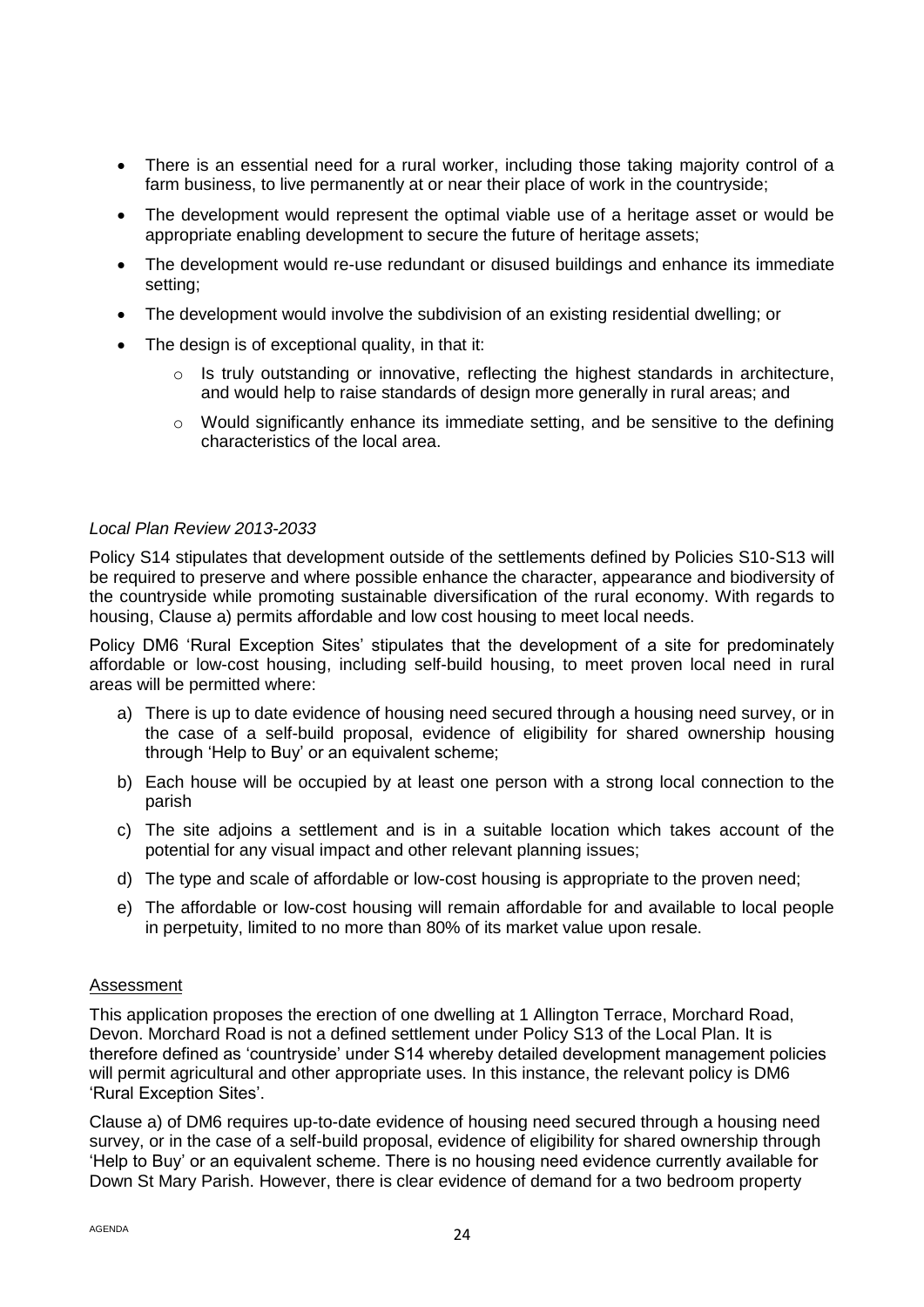within adjoining parishes and therefore it is reasonable to assume that provision of an affordable home of this nature would be appropriate, subject to all other requirements of Policy DM6 being met.

Clause b) requires that each house will be occupied by at least one person with a strong local connection to the parish. Clearly, the occupiers are unknown at this stage, although the applicant will need to agree to enter into a section 106 agreement to ensure that the affordable home remains available to local people in perpetuity. The agreement will need to reflect the Council's standard affordable housing allocations criteria, which can be found here: [Affordable Housing](https://www.middevon.gov.uk/media/345298/affordable-housing-allocations-criteria-2017.pdf)  [Allocations Criteria 2017 \(middevon.gov.uk\)](https://www.middevon.gov.uk/media/345298/affordable-housing-allocations-criteria-2017.pdf)

Clause c) requires that the site adjoins a settlement and is in a suitable location which takes account of the potential for any visual impact and other relevant planning issues. Morchard Road does not have a defined settlement limit, although paragraph 4.22 of the supporting text makes clear where parishes do not contain a defined settlement but may have an affordable housing need, a broader interpretation of 'settlement' will be appropriate, as long as there would be reasonable access to local services and infrastructure. The case officer is best placed to determine whether this test has been met, having visited the site and surrounding locality.

Clause d) requires that the type and scale of affordable or low cost housing is appropriate to the proven need. It is considered that a two bedroom home in this location is appropriate to local needs, having regard to the housing need data available.

Finally, Clause e) requires that the affordable or low-cost housing will remain affordable for and available to local people in perpetuity, limited to no more than 80% of its market value upon resale. As set out above, the applicant will need to enter into a section 106 agreement that ensures the affordable home will remain affordable and available to local people in perpetuity, limited to no more than 80% of its market value upon resale.

## **Conclusion**

The principle of whether an affordable dwelling would be appropriate in this location is contingent on demonstrating that the requirements of Policy DM6 have been met. This response confirms sufficient evidence of housing need and that the type and scale of affordable housing is appropriate. As set out above, the case officer is best placed to advise on whether there would be reasonable access to local services and facilities. Therefore, the principal outstanding matter is the need to secure appropriate controls over the housing to ensure that it remains available for people with a local connection who cannot afford open market housing in their area.

## **REPRESENTATIONS**

This planning application has been advertised by means of a site notice, by notifying immediately adjoining neighbours in writing and by advertising in a local newspaper in accordance with the Council's Adopted Statement of Community Involvement (October 2016) and the legal requirements for publicity on planning applications, as set out in The Town and Country Planning (Development) Management Procedure) (England) Order 2015, as amended by The Town and Country Planning (Development Management Procedure, Listed Buildings and Environmental Impact Assessment) (England) (Coronavirus) (Amendment) Regulations 2020.

At the time of writing this report one letter of objection has been received, the key concerns are summarised below;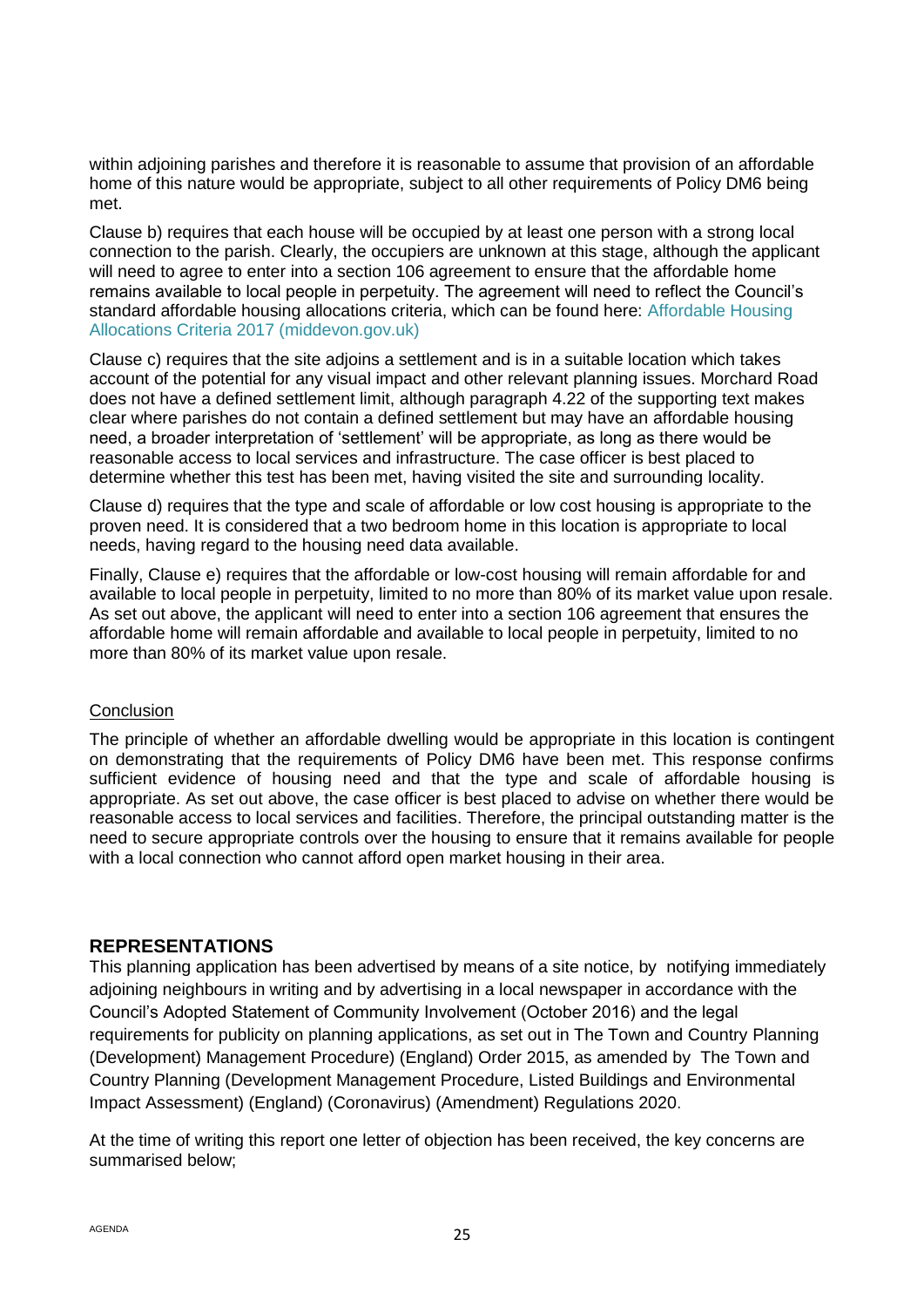- 1. Concerns regarding right of access to rear of other properties
- 2. Impacts to parking provision
- 3. Insufficient garden space for property
- 4. Sewage treatment is currently within the site

# **MATERIAL CONSIDERATIONS AND OBSERVATIONS**

The main issues in the determination of this application are:

- 1. Policy and principle of development
- 2. Design and amenity
- 3. Highway and parking matters
- 4. Ecology and biodiversity
- 5. Other issues
- 1. Policy and principle of development

S.38[6] of the Planning and Compulsory Purchase Act 2004 requires that applications for planning permission must be determined in accordance with the Development Plan unless material considerations indicate otherwise. The NPPF is a material planning consideration and sets out that the purpose of the planning system is to contribute to the achievement of sustainable development. There are three overarching objectives of sustainable development that are interdependent and need to be pursued in mutually supportive ways, these are an economic social and environmental objective.

The NPPF states that Local Planning Authorities should support opportunities to bring forward rural exception sites that will provide affordable housing to meet identified local needs. Paragraph 79 stipulates that planning policies and decisions should avoid the development of isolated homes in the countryside unless one or more of the following circumstances apply:

- There is an essential need for a rural worker, including those taking majority control of a farm business, to live permanently at or near their place of work in the countryside;
- The development would represent the optimal viable use of a heritage asset or would be appropriate enabling development to secure the future of heritage assets;
- The development would re-use redundant or disused buildings and enhance its immediate setting;
- The development would involve the subdivision of an existing residential dwelling; or
- The design is of exceptional quality, in that it:
	- $\circ$  Is truly outstanding or innovative, reflecting the highest standards in architecture, and would help to raise standards of design more generally in rural areas; and
	- $\circ$  Would significantly enhance its immediate setting, and be sensitive to the defining characteristics of the local area.

Morchard Road is not a recognised settlement by policy S13 and is therefore considered as a countryside location. Policy S14 stipulates that development outside of the settlements defined by Policies S10-S13 will be required to preserve and where possible enhance the character, appearance and biodiversity of the countryside while promoting sustainable diversification of the rural economy. With regards to housing, Clause a) permits affordable and low cost housing to meet local needs.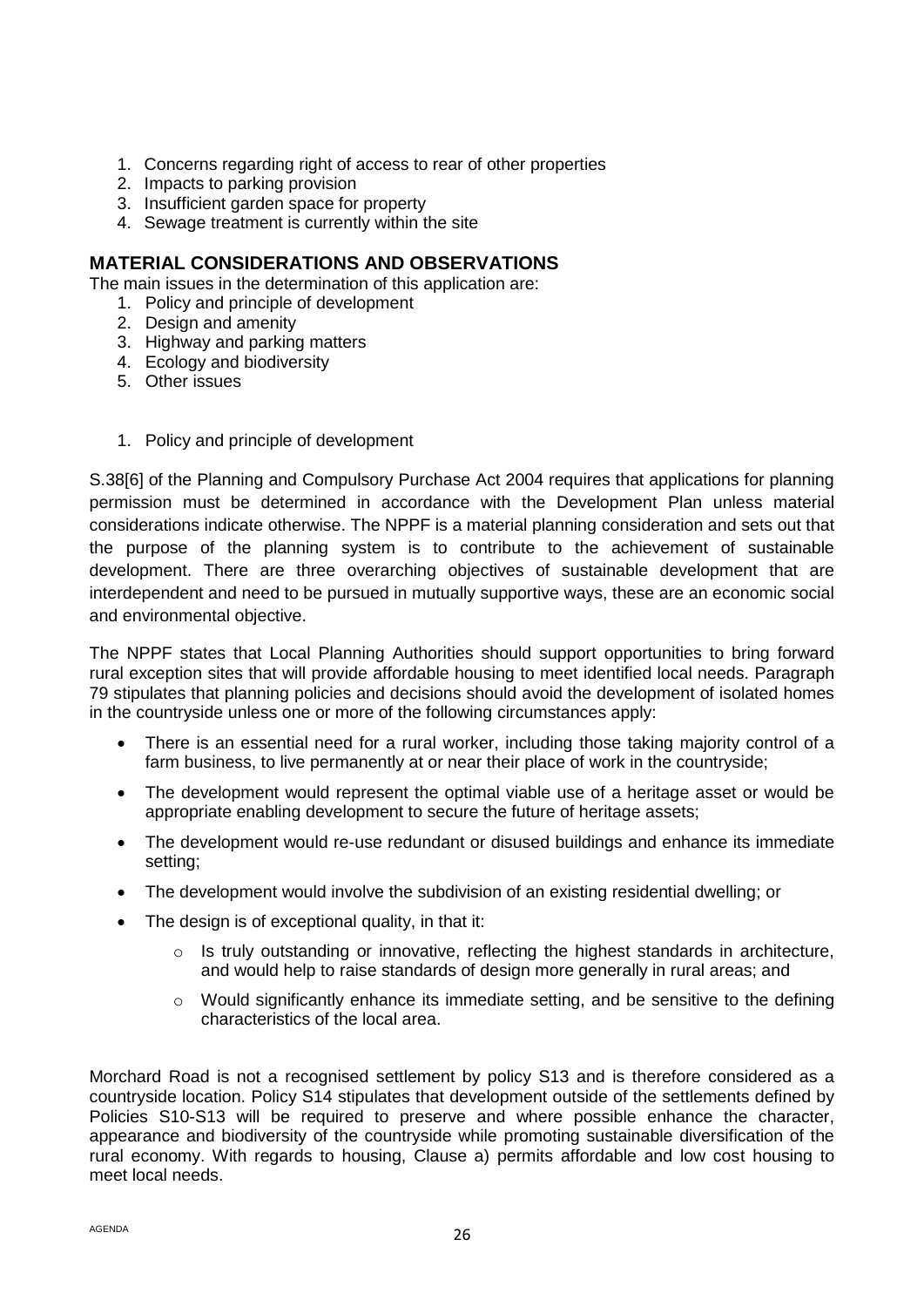Policy DM6 'Rural Exception Sites' stipulates that the development of a site for predominately affordable or low-cost housing, including self-build housing, to meet proven local need in rural areas will be permitted where:

- a) There is up to date evidence of housing need secured through a housing need survey, or in the case of a self-build proposal, evidence of eligibility for shared ownership housing through 'Help to Buy' or an equivalent scheme;
- b) Each house will be occupied by at least one person with a strong local connection to the parish
- c) The site adjoins a settlement and is in a suitable location which takes account of the potential for any visual impact and other relevant planning issues;
- d) The type and scale of affordable or low-cost housing is appropriate to the proven need;
- e) The affordable or low-cost housing will remain affordable for and available to local people in perpetuity, limited to no more than 80% of its market value upon resale.

Taking each of these points in turn;

- a) The Council's Housing Enabling Officer has provided a consultation response and notes that there is no housing need evidence currently available for Down St Mary Parish. However it is noted that there is clear evidence of demand for a two bedroom property within adjoining parishes and therefore they consider that it is reasonable to assume that the provision of an affordable home of this nature would be appropriate, subject to the other requirements of DM6 being met.
- b) At this stage the occupiers are unknown, however the occupancy requirements including local connection criteria can be secured as part of the permission (this is discussed further below).
- c) As set out above Morchard Road does not have an identified settlement boundary, the supporting text of DM6 sets out that where parishes do not contain a defined settlement but may have an affordable housing need, a broader interpretation of 'settlement' will be appropriate, as long as there would be reasonable access to local services and infrastructure.

In terms of physical proximity to other buildings and dwellings, the site is located close to a number of other dwellings and is close to the Devonshire Dumpling Public House. Morchard Road benefits from some public transport facilities including a bus service and the train station. However the site does not benefit from immediate access to facilities necessary to support day to day living, as a result it is considered likely that future occupiers of the proposed dwelling would need to travel to access basic services such as shops, school, doctors surgery or a post office. The nearest settlement providing some of these services is Copplestone, which is approximately 2.1 miles south east of the site. Morchard Bishop is located approximately 2.7 miles north east and Lapford approximately 3 miles north west.

In considering appeal reference APP/Y1138/W/20/3264594 relating to a site approximately 65m north of the application site, the Inspector considered that the site had convenient access to both a bus stop and train station providing frequent access to nearby larger settlements. It was therefore found that the provision of a dwelling in this location would not necessarily or substantively add to the need to travel by car within this area.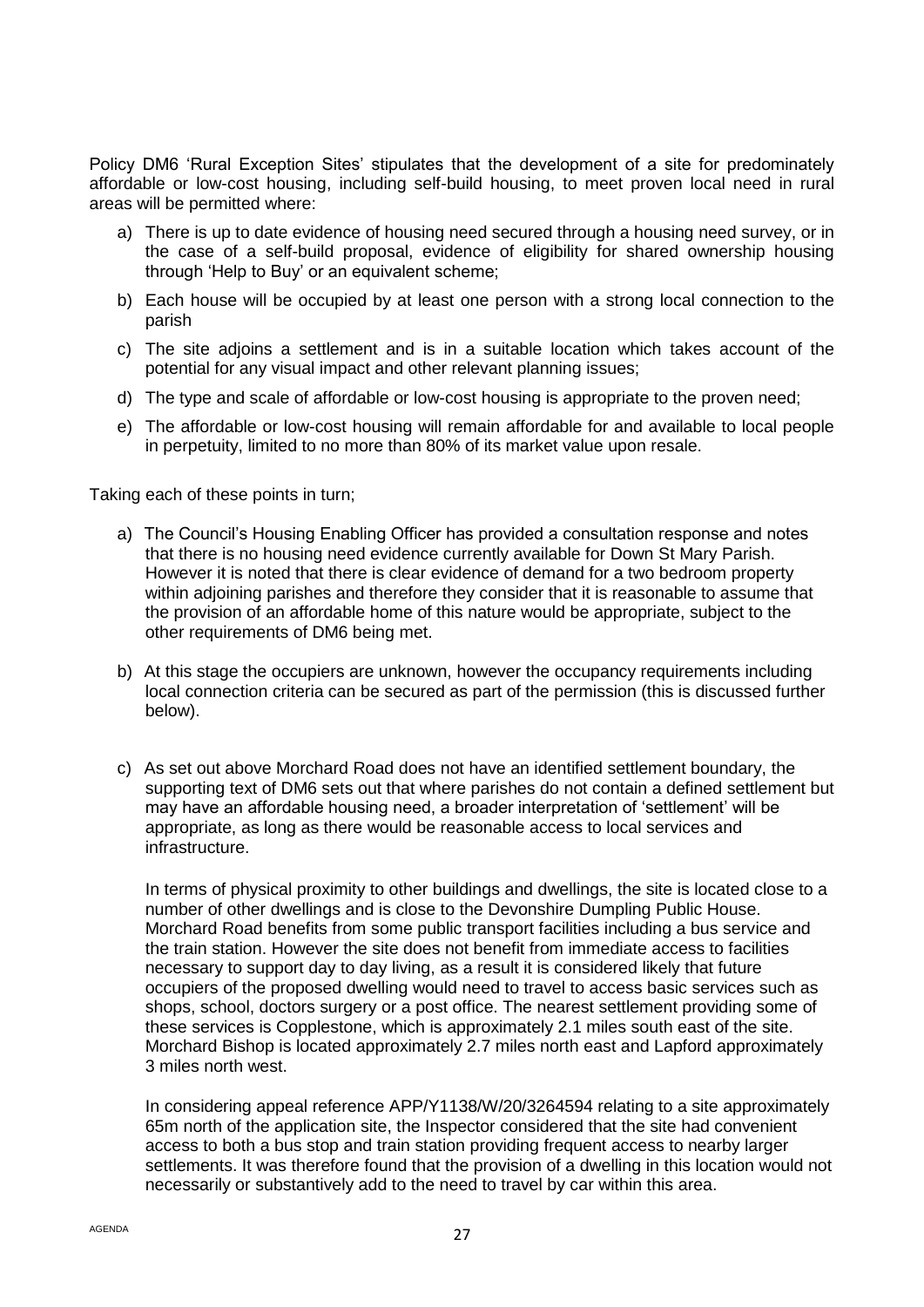The site forms part of the garden area of an existing residential dwelling and the development would be viewed as part of the existing terrace of properties. It is considered that the development would have limited impacts to the character and appearance of the area.

Whilst Morchard Road is not defined as a settlement in accordance with policy S13, having regard to the site location and proximity to some local services and public transport, it is your officer's view that the site would not be considered to be 'isolated' and would have reasonable access to services and facilities such that the provision of an affordable dwelling to meet local need could be supported in the context of DM6.

- d) The Housing Enable Officer considers that a two bedroom home in this location is appropriate to local needs, having regard to the housing need data available.
- e) As per clause B, the dwelling would need to be retained as an affordable dwelling in perpetuity by way of a legal agreement or condition (discussed further below).

## 2. Design and amenity

Designs of new development must be of high quality, based upon and demonstrating the following principles:

a) Clear understanding of the characteristics of the site, its wider context and the surrounding area;

b) Efficient and effective use of the site, having regard to criterion (a);

c) Positive contribution to local character including any heritage or biodiversity assets and the setting of heritage assets;

d) Creation of safe and accessible places that also encourage and enable sustainable modes of travel such as walking and cycling;

e) Visually attractive places that are well integrated with surrounding buildings, streets and landscapes, and do not have an unacceptably adverse effect on the privacy and amenity of the proposed or neighbouring properties and uses, taking account of:

- i) Architecture
- ii) Siting, layout, scale and massing
- iii) Orientation and fenestration
- iv) Materials, landscaping and green infrastructure

f) Appropriate drainage including sustainable drainage systems (SUDS), including arrangements for future maintenance, and connection of foul drainage to a mains sewer where available;

g) Adequate levels of daylight, sunlight and privacy to private amenity spaces and principal windows:

h) Suitably sized rooms and overall floor space which allows for adequate storage and movement within the building together as set out in the Nationally Described Space Standard with external spaces for recycling, refuse and cycle storage; and

i) On sites of 10 houses of more the provision of 20% of dwellings built to Level 2 of Building Regulations Part M 'access to and use of dwellings'.

The dwelling is proposed to be sited adjoining the existing dwelling and would therefore become the end of terrace property. The design, scale and siting of the dwelling are considered to be acceptable within this context and it is considered that the development can be accommodated on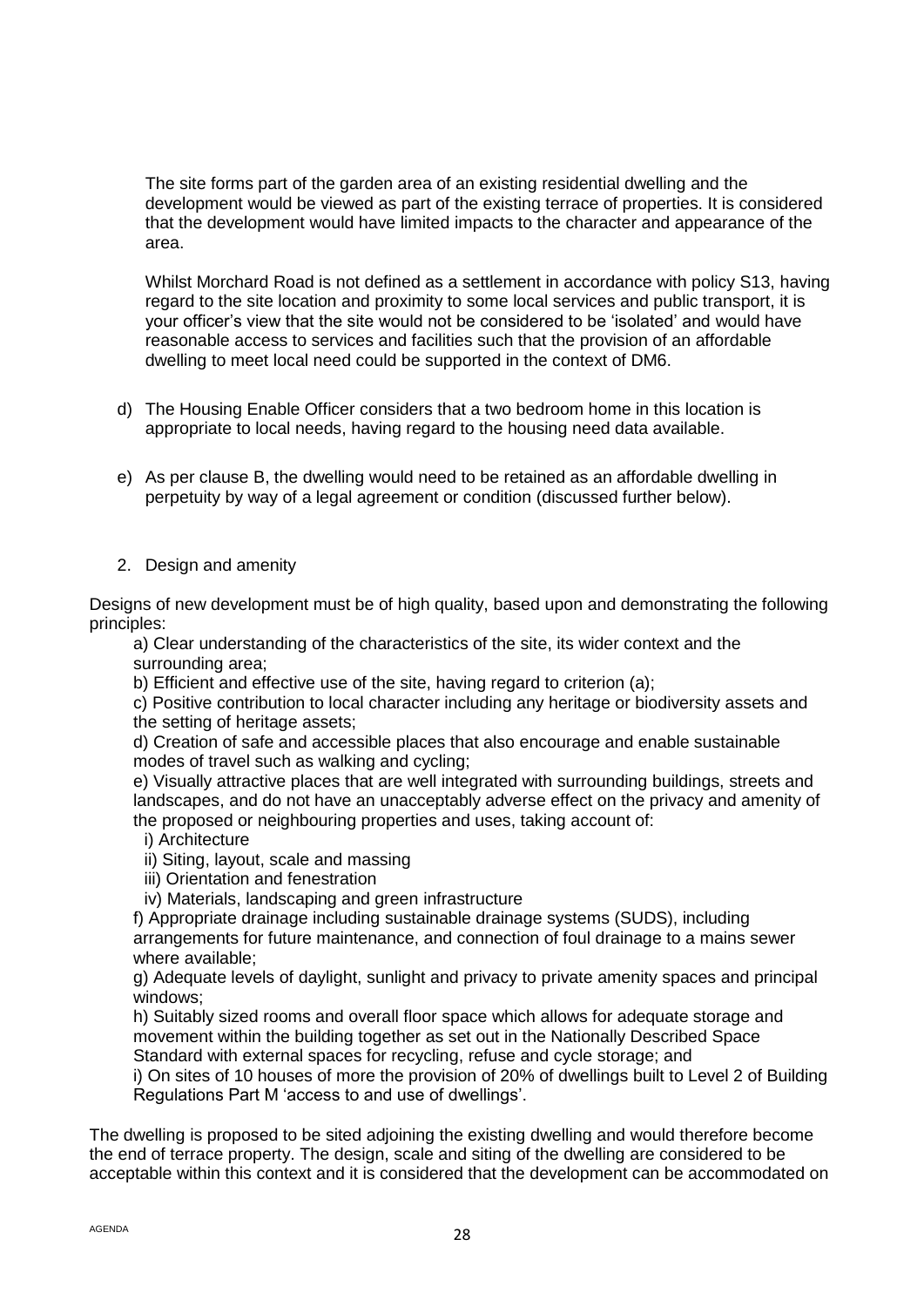the site without adverse impacts to the character and appearance of the area. The material palette is designed to match the existing terrace and it is considered that the dwelling would sit comfortably in the context of the wider terrace. As a two storey, two bedroom, three person dwelling, the property would exceed the minimum requirements of the Nationally Described Space Standard.

The dwelling would benefit from a private garden area to the rear. Given the size, layout and orientation of the garden space it is considered that the development would achieve an acceptable level of privacy and amenity for future occupiers. Despite the concerns raised regarding the size of the garden, and although it is slightly smaller than the neighbouring properties by virtue of the SWW treatment plant, the size of the garden is considered to be commensurate with the other properties in the terrace and appropriate for a property of this scale and nature. Furthermore the external areas provide sufficient space for storage of recycling and refuse storage.

In terms of the impacts to the amenities of neighbouring occupiers, the proposed dwelling would impact upon the external amenity space currently enjoyed by the dwelling at number 1. However it is considered that that dwelling retains sufficient external amenity space to retain an acceptable level of amenity for those occupiers. Having regard to the siting and design of the proposed dwelling it is considered that the development is not likely to result in any significant adverse impacts to the amenities of neighbouring occupiers in terms of loss of light, privacy or overlooking.

Whilst the concerns regarding the impact to the right of way to neighbouring properties is noted, this is considered to be a civil matter that would need to be resolved by the Council as landowner. It is not considered to be a reason to withhold planning permission in this instance.

The proposed drainage arrangements, as set out above, are considered to be acceptable in principle in accordance with policy DM1. The representation raises concern in relation to the siting of a sewage treatment plant within the site. This matter has been raised with the applicant's agent who has confirmed that the existing properties and the proposed dwelling benefit from mains drainage which runs along the front of the properties. A SWW sewage treatment plant is located in the eastern corner of the site, at the end of the proposed garden area. Having regard to the siting of the plant in relation to the existing properties it is considered unlikely that it would result in any significant adverse impacts to the amenities of occupiers of the proposed dwelling however clarification has been sought from the Council's Public Health Team and an update will be provided to committee if necessary.

3. Highway and parking matters

Policy DM3 states that development must ensure safe access to the transport network. It is not considered that the proposal is likely to give rise to any significant levels of traffic generation. The site is currently accessed via a shared access from the public highway which leads to the parking area in front of the properties. It is considered that the access is suitable to accommodate the proposed development and it is considered unlikely that the proposal would result in any significant adverse impacts to the local highway network.

Policy DM5 requires development to provide an appropriate level of parking taking into account:

a) The accessibility of the site, including the availability of public transport; and

b) The type, mix and use of development.

The red line site area includes two parking spaces for the proposed dwelling which are to be sited immediately in front of the dwelling. The parking is provided within part of the area which currently forms part of the hardstanding parking area that serves the terrace of residential properties. As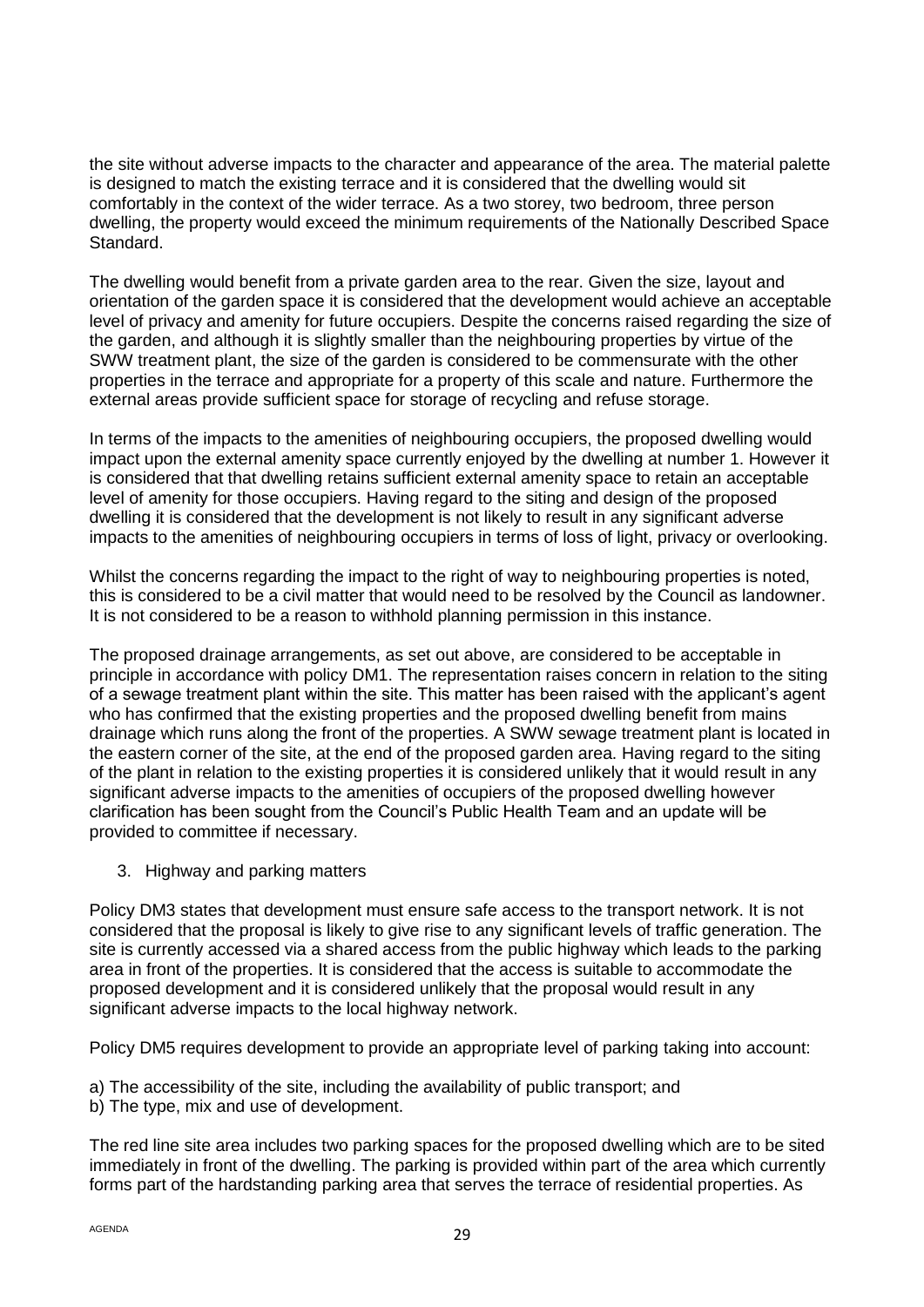such the development does not provide a net increase in parking provision but effectively increases demand on the existing communal parking area serving the terrace. The parking area provides an informal arrangement for resident parking currently shared by the 6 dwellings. It is a relatively large area and at the time of the officer site visit was not being used to capacity (albeit it is noted that this was during the day time). In this case there does appear to be some availability for parking on the public highway and, as discussed above there is reasonable access to public transport provision within walking distance of the site. It is noted that only one representation has raised concerns in respect of parking provision. Taking all these matters into account it is considered that the impacts to the parking arrangements are not likely to result in any significant adverse impacts on the highway network or the amenities of neighbouring occupiers and the parking provision is considered to be acceptable in accordance with policy DM5.

4. Ecology and biodiversity

Policy S1 requires development to minimise impacts on biodiversity and provide a net gain in biodiversity.

The application is supported by a Preliminary Ecological Appraisal and a Bat Emergency Survey Report. The PEA found that the garden area mainly comprises habitats of negligible value. A species poor hedgerow forms the eastern boundary. The initial survey work found a small number of pipistrelle droppings in the roof void of the existing dwelling. The habitats within the site provide moderate opportunities for foraging and commuting bats. No evidence of nesting birds was found, however the scrub and hedgerow within the garden offer suitable nesting habitat and their likely presence was assumed. The habitats on the site were considered to be of low or negligible value to other species and general good practise mitigation measures are set out to prevent harm to nesting birds, hedgehogs and reptiles.

As a result of the findings of the PEA, emergence survey work was undertaken to characterise the use of the site and establish the significance and scale of likely impacts to bats. During the emergence survey work no bats were recorded emerging from the dwelling and it is therefore the ecologist's view that it is highly unlikely that bats are roosting in the structure. On this basis it is considered that the proposed development is considered unlikely to result in harm to bats, no mitigation is necessary and a European Protected Species License is not required.

The PEA makes recommendations for biodiversity enhancement including the provision of;

- A sparrow nesting terrace to the north or east elevation of the dwelling
- Three invertebrate bricks in the south elevation (invertebrate bricks are specifically designed to replace standard bricks/blocks in construction and contain cavities to create habitat for solitary invertebrates including bees and wasps)

The south west elevation adjoins the existing dwelling, therefore it is proposed that the invertebrate bricks will be provided within the south east elevation.

The mitigation and enhancement measures can be secured by condition and on this basis it is considered that the development complies with the relevant requirements of policy S1 in respect of ecology and biodiversity.

5. Other issues

As set out above, in order to make the development supportable in accordance with policy DM6 it is necessary to secure the occupancy of the dwelling in perpetuity, to be affordable and occupied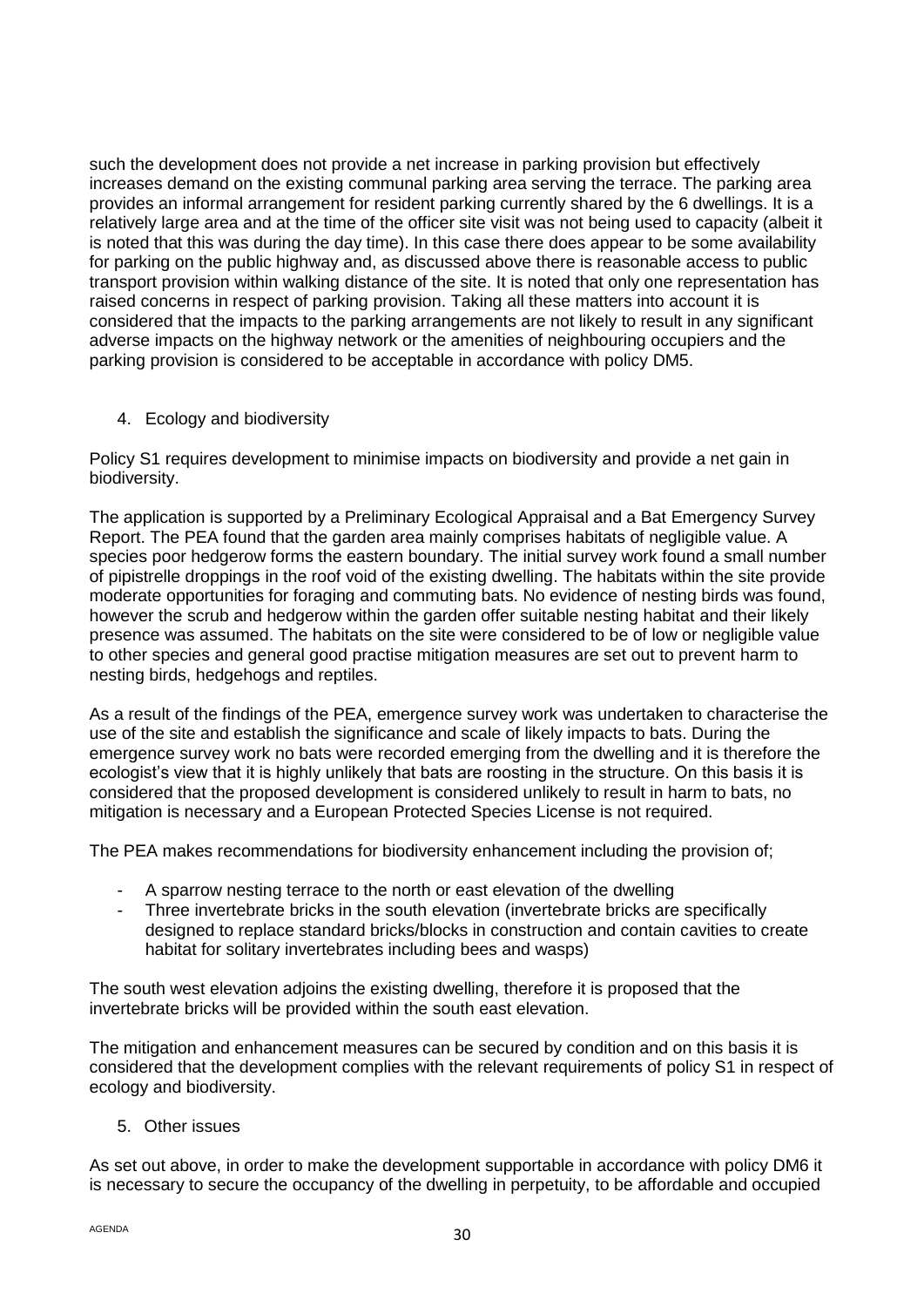by at least one person with a strong local connection to the parish. As the Council is the applicant it is not possible to enter into a legal agreement and therefore it is proposed to deal with this matter by condition, please refer to condition 3 below.

#### **Conclusion**

The application for the erection of a dwelling is considered to be supportable, as an affordable dwelling, in accordance with policy DM6. The site has reasonable access to local services and facilities and being secured as an affordable dwelling to meet local needs, is considered to constitute sustainable development. The scheme is considered to be acceptable in terms of design and amenity issues, and in respect of impacts to ecology, highways and drainage. Overall it is considered that the development is supportable in accordance with policies S1, S3, S9, S14, DM1, DM5, DM6 and government advice in the NPPF.

The Human Rights Act 1998 came into force on 2nd October 2000. It requires all public authorities to act in a way which is compatible with the European Convention on Human Rights. This report has been prepared in light of the Council's obligations under the Act with regard to decisions to be informed by the principles of fair balance and non-discrimination.

## **CONDITIONS**

- 1. The development hereby permitted shall be begun before the expiration of three years from the date of this permission.
- 2. The development hereby permitted shall be carried out in accordance with the approved plans listed in the schedule on the decision notice.
- 3. The dwelling hereby approved shall be for affordable housing and retained as such in perpetuity. The development shall not be occupied until details of the provision of affordable housing has been submitted to and approved in writing by the local planning authority. The affordable housing shall be provided in accordance with the approved details and shall meet the definition of affordable housing in the National Planning Policy Framework (2021) as set out in Annex 2 or any future guidance that replaces it. The details to be submitted shall include:

i. the type and tenure of the affordable housing provision to be made; ii. the arrangements for the transfer of the affordable housing to an affordable housing provider [or the management of the affordable housing] (if no RSL involved); iii. the arrangements to ensure that such provision is affordable for both first and subsequent occupiers of the affordable housing; and

iv. the occupancy criteria to be used for determining the identity of occupiers of the affordable housing (in accordance with the Council's Local Need/Connection Qualification Criteria cascade approach as set out in the Council's standard affordable housing allocations criteria) and the means by which such occupancy criteria shall be enforced

4. Unless otherwise agreed in writing by the Local Planning Authority, the development shall be carried out in accordance with the recommendation, mitigation and enhancement measures as set out in the Western Ecology Preliminary Ecology Appraisal (ref WOR2302.1 dated 25/07/2021) and the Western Ecology Bat Emergence Survey Report (ref WOR2403 dated 15<sup>th</sup> October 2021). The Biodiversity Enhancement measures shall be